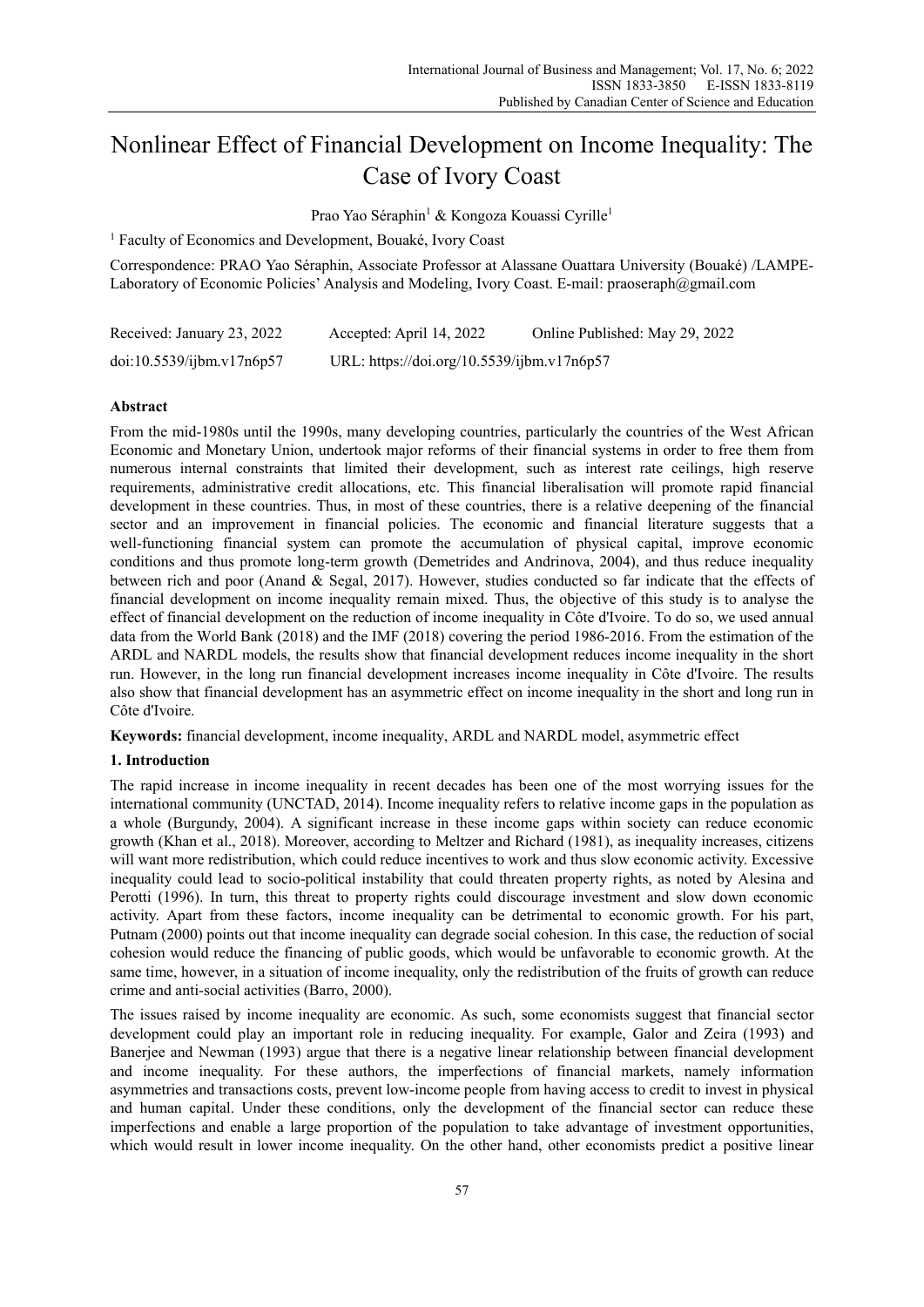relationship between financial development and income inequality, such as Rajan and Zangales (2003), who argue that financial intermediaries only transact with the rich because of their ability to provide sound collateral. Thus, financial development benefits only the rich and increases income inequality. In contrast to these views, Greenwood and Jovanovic (1990) postulate a non-linear, inverted U-shaped relationship between financial development and income inequality. This theory implies that income inequality increases in the early stages of financial development because of access costs that discourage the poor, and then decreases as more and more agents access financial services.

While there are still controversies at the empirical level, a global consensus has been built in favor of reducing income inequality by 2030. It is in this context that the State of Ivory Coast has implemented several policies to reduce income gaps. One of the strategies adopted by the government was to accelerate the financial inclusion of the poor population excluded from the formal financial system. Moreover, a national strategy to promote microfinance was adopted in 2007 and the gradual construction of a social protection system to strengthen basic social security guarantees for the most vulnerable populations.

Despite these numerous policies, income inequalities are only increasing in Ivory Coast. Indeed, from 1988 to 2003, income inequalities increased. The GINI index rose from 0.37 in 1988 to 0.40 in 2003 (World Bank, 2018). Over the same period, the Financial Development Index fell from 0.18 in 1988 to 0.15 in 2003 (IMF, 2018). From 2003 to 2016, inequality increased sharply as the GINI index rose from 0.40 to 0.44. However, during the same period, the financial sector shows an upward trend. Indeed, the financial development index rose from 0.15 in 2003 to 0.22 in 2016. The relationship between financial development and income inequality appears ambiguous in Ivory Coast. In light of these findings, we ask the fundamental question: To what extent does financial development contribute to the reduction of income inequality in Ivory Coast?

Thus, the general objective of this study is to analyse the effect of financial development on the reduction of income inequalities in Ivory Coast. More specifically, the study aims, on the one hand, to analyse the influence of financial development on the reduction of income inequality in Ivory Coast and, on the other hand, to show that the effect of financial development on income inequality is not symmetrical.

In achieving these specific objectives, the following two assumptions are made. The first is that there is a negative relationship between financial development and income inequality in Ivory Coast. The second is that financial development has an asymmetric effect on income inequality in Ivory Coast.

To do so, we use an empirical formulation using data from the World Bank and the International Monetary Fund over the period 1986-2016. The study adopts two econometric approaches, namely, a staggered lagged autoregressive model (ARDL) to test the first research hypothesis and, a non-linear staggered lagged autoregressive model (NARDL) to test the second research hypothesis.

Econometric estimates show that financial development reduces income inequality in the short run. In the long run, however, financial development increases income inequality in Ivory Coast. The NARDL model sheds light on these results as financial development has an asymmetric effect on short- and long-term income inequality in Ivory Coast.

Most developed countries and some developing countries have used the financial system to reduce income inequality. According to Galor and Zeira (1993) and Banerjee and Newman (1993), inequality is expected to decline as the financial sector develops.

Our study is linked to at least two strands of the economic literature, but it remains one of the few to examine the asymmetric effects of financial development on income inequality in a Sub-Saharan African country. Empirically, our contribution is in line with the literature on the positive effects of financial development on the real economy, filling the gap. Our study adds to the existing body of knowledge on the relationship between financial development and inequality reduction. Indeed, several studies (Adams and Klobodou, 2016; Seven and Coskun, 2016; Liu et al, 2017; Meniago & Asongu, 2018) have addressed the relationship between financial development and income inequality, emphasizing a symmetrical effect of the former on the latter. So far, the most notable contributions have been to consider, on the one hand, the linear relationship between financial development and income inequality and, on the other hand, the existence of a non-linear relationship between financial development and income inequality. Using panel data from 1982 to 2012 for India, Sehrawat and Giri (2015) find that financial development increases income inequality in India in the short run and also in the long run. In the case of China, Liu et al (2017) studied the relationship between financial development and income inequality, using a panel of 23 Chinese provinces covering the period 1996 to 2012. Adopting the generalized method of moments (GMM), the results reveal that financial development reduces income inequality in China. Jung and Vijverberg (2019) obtain the same results using the technique of spatial econometrics. Adams and Klobodou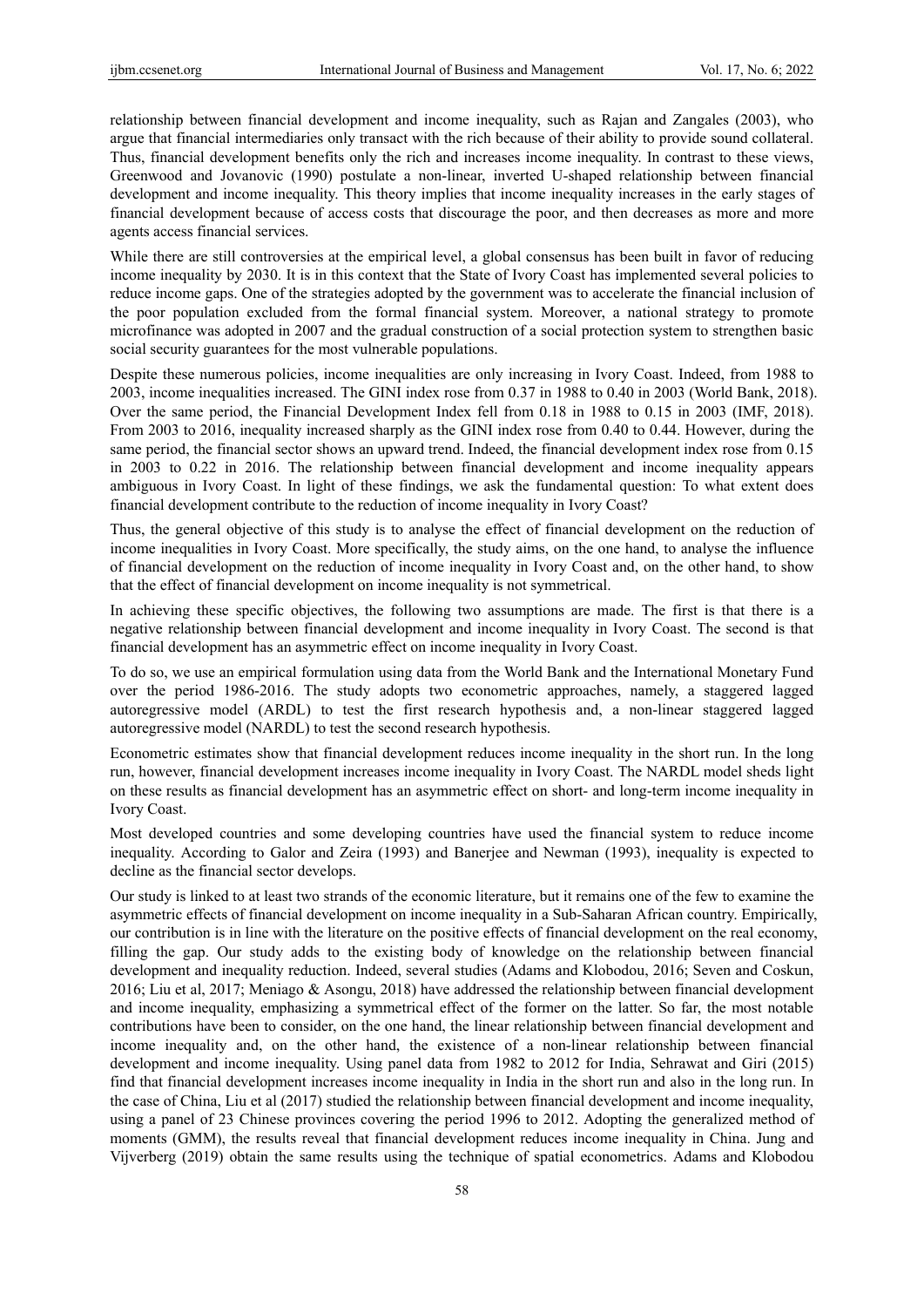(2016) conducted a study over the period 1985-2011, covering a sample of 21 sub-Saharan African countries. Using the PMG estimator, the results indicate that financial development increases income inequality. Using the GMM estimator, in a study of 48 African countries covering the period 1996 to 2014, Meniago and Asongu (2018) find that financial development reduces income inequality. Jobarteh and Kaya (2019) used annual data from 23 African countries covering the period 1990 to 2014. Using a regime-switching model, the results indicate that financial development increases income inequality in the African countries studied.

Concerning to the non-linear approach to this relationship, most of this empirical work has been testing the paradigm of Greenwood and Jovanovic (1990), according to which financial development increases income inequality in the early stages of development and then reduces it after it reaches maturity. In this context, the relationship between financial development and income inequality may be conditioned by the quality of institutions. Law et al (2014) studied the relationship for 81 developed and developing countries covering the period 1985-2010. Using a threshold model, the results show that the effects of financial development on the reduction of income inequality depend on institutional quality. Financial development is an effective means of reducing income inequality only in countries with quality institutions. Over the period from 1985 to 2013, for the Euro area, Baiardi and Morana (2016) confirm the hypothesis of Greenwood and Jovanovic (1990), implying that income inequality tends to increase at the beginning of financial development and then decrease when the level of financial development reaches a certain maturity threshold. Similarly, Shahbaz et al (2017) showed that the relationship between financial development and income inequality is non-linear in an inverted U-shape in Kazakhstan in a study covering the period 1990 to 2014. The study by Younsi and Bechtini (2018), covering the BRICS countries from 1995 to 2015, also reveals this non-linear relationship in the form of an inverted U shape for the BRICS countries.

In Africa, in a study of South Africa, using annual data from 1990 to 2012, Kapingura (2017) finds, using an ARDL model, that there is no non-linear relationship between financial development and income inequality. Instead, the results show a negative linear relationship between financial development and income inequality in South Africa. In addition, Tita and Aziakpono (2016) conducted their study on time-series data from 15 African countries covering the period 1985-2007. Using the GMM estimator, the results show that the relationship between financial development and income inequality is non-linear, taking an inverted U-shape and a normal U-shape, depending on the measure of financial development used.

In the end, we note that the results of this empirical work are contradictory. On the linear relationship between financial development and income inequality, some work confirms a positive effect while others conclude that there is a negative effect. In addition, some studies confirm theoretical predictions of a possible non-linear relationship between financial development and income inequality. Remarkably, however, these studies have some limitations. Indeed, most of these studies have used indicators such as private domestic credit as a percentage of GDP, market capitalization as a percentage of GDP, and the monetary aggregate M2 as a percentage of GDP to measure financial development. However, as Svirydzenka (2016) points out, financial development is multidimensional, and using a few indicators as measures of financial development does not capture all aspects of financial sector development. Apart from measurement shortcomings, these studies do not highlight the effects of positive and negative shocks to financial development on income inequality. They are limited only to the symmetric (linear) effects of financial development on income inequality. While there may be shocks such as financial crises, economic crises can alter the trajectory of financial sector development and have different effects on income inequality. In other words, positive and negative changes in the financial sector can have asymmetric effects on income inequality. Our contribution is therefore to analyse the effect of financial development on income inequality using recent modeling, highlighted by Shin et al. (2014), adapted to small sample sizes. Our methodology is therefore based on this new econometric approach.

The remainder of this document is structured as follows. The second section details the econometric methodology adopted. The third section is devoted to details on the data, variable definitions and descriptive statistics. The fourth section presents the main results of this study. The conclusion is the subject of the last section.

## **2. Methodology and Model**

In this section, the specification of the basic model on which this study is based, on the one hand, and the estimation process, on the other hand, will be presented.

#### *2.1 Model Specification*

Our study is based on Ahmed and Masih's (2017) study in Malaysia. The authors used only three explanatory variables, which seems to us very little to explain income inequality. To compensate for this shortcoming, we add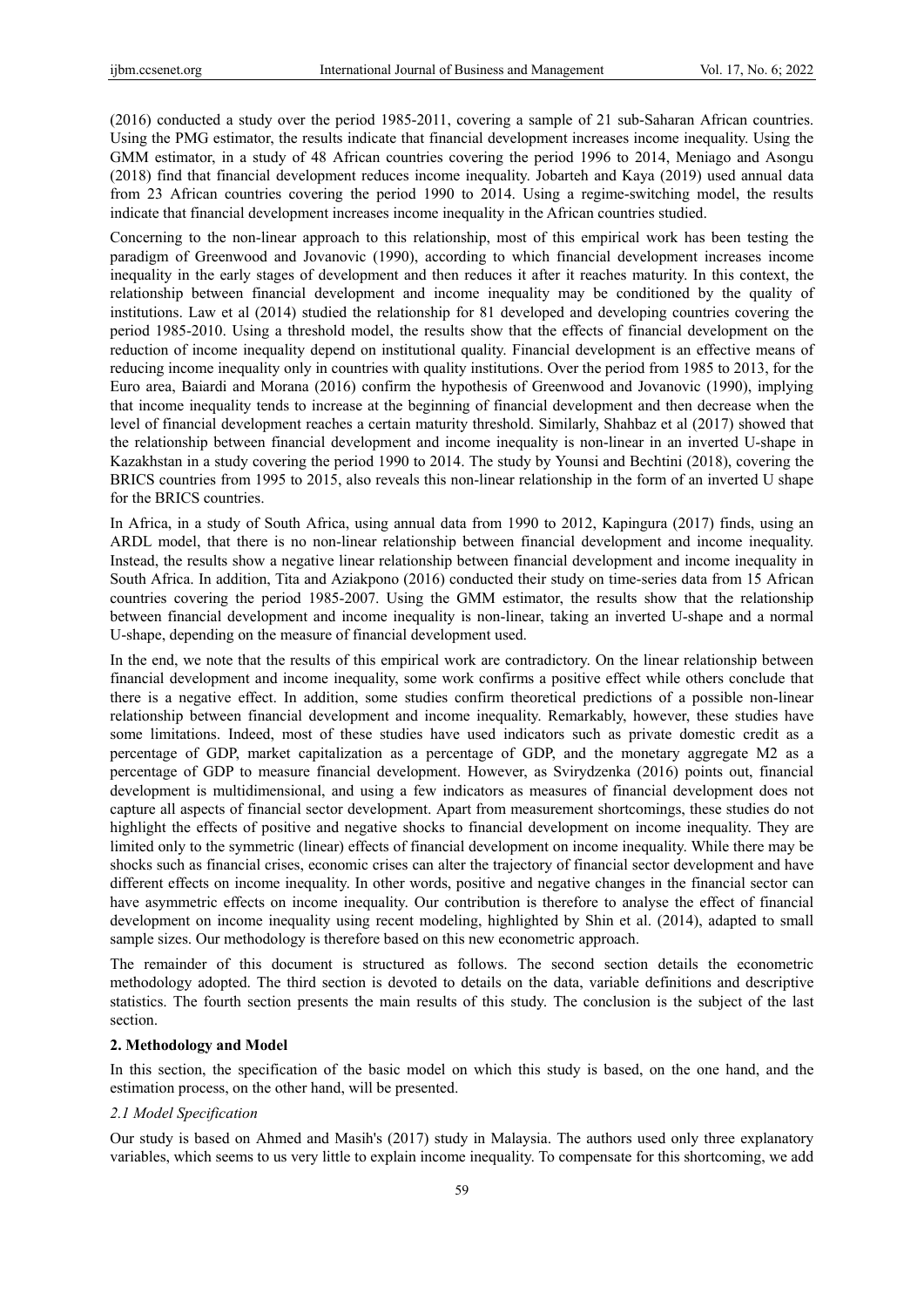three other variables, namely the inflation rate, the secondary school enrolment rate and the population growth rate. However, per capita income is removed from the list of explanatory variables because of its strong correlation with financial development. Thus, our specified model takes the following functional form:

$$
GINI = f(DFIN, INFL, OCOM, TXSSEC, TCPOP)
$$
 (1)

The regression model takes the following explicit form:

$$
GIN_t = \alpha_0 + \alpha_1 DFIN_t + \alpha_2 INFL_t + \alpha_3 OCOM_t + \alpha_4 TXSSEC_t + \alpha_5 TCPOP_t + \varepsilon_t
$$
 (2)

Where GIN is income inequality; DFIN is financial development; INFL is the inflation rate; OCOM is the openness rate of the economy; TXSSEC is the school enrolment rate; TCPOP is the population growth rate; and  $\varepsilon_t$  is the residual term of the model.

We can now move on to the choice of study model and the appropriate estimation technique.

#### *2.2 The Estimation Process*

In the following, we will successively present the preliminary tests and the estimation procedure.

## 2.2.1 Preliminary Economic Tests

Before using any time series to perform econometric regressions, it is essential that they be stationary to avoid spurious regressions. To test the stationarity of our series, we will use two tests, namely the Augmented Dickey-Fuller (ADF) test and the Phillips-Perron test. The former is more effective in the presence of error autocorrelation and the latter is recommended in the presence of heteroscedastic errors (Kuma, 2018). After the various tests, if the series studied are not stationary, then the cointegration tests can be performed. Remember that two series are said to be cointegrated if they have a common long-term trend. Several tests exist to check whether the series studied are cointegrated, notably, those of Engel and Granger (1987), Johansen (1988), Johansen and Juselius (1990) and Pesaran al. The first two have limitations in that they are not suitable for situations where the series are integrated of different orders (I (0), I (1)). This is why we use the cointegration test, Pesaran et al. (2001) called "bounds cointegration test". This test is appropriate here because the series are integrated of different orders and our sample size is small.

#### *2.2.2 The Technique Procedure*

The econometric tests presented above will condition the choice of the estimation technique. If we can prove that cointegration relationships exist, then the coefficients of equation (2) can be estimated from an autoregressive lag model (ARDL) developed by Pesaran et al. (2001). This is a dynamic model in which past values of the explained variable and those of the explanatory variables are included among the explanatory variables. It is less constraining in that it is applicable even if the series is not integrated in the same order  $(I(1), I(0))$ . In addition, it allows better estimates to be obtained on small samples. It takes account of time dynamics, i.e. expectations and adjustment lags in the explanation of a time series. It also provides the possibility of dealing simultaneously with long-run dynamics and short-term adjustments. In this way, it improves forecasts and the effectiveness of economic policies, in contrast to the old static models. Our equation 2 can be rewritten as follows:

$$
\Delta GINI_{t} = \beta_{0} + \sum_{i=1}^{p} b_{i} \Delta GINI_{t-i} + \sum_{i=0}^{q_{1}} c_{i} \Delta DFIN_{t-i} + \sum_{i=0}^{q_{2}} d_{i} \Delta INFL_{t-i} + \sum_{i=0}^{q_{3}} e_{i} \Delta OCOM_{t-i} + \sum_{i=0}^{q_{4}} f_{i} \Delta TXSSEC_{t-i} + \sum_{i=0}^{q_{5}} g_{i} \Delta TCPOP_{t-i} + hGINI_{t-1} + iDFIN_{t-1} + jINFL_{t-1} + kOCOM_{t-1} + \sum_{i=0}^{q_{6}} f_{i} \Delta TXSSEC_{t-i} + mTCPOP_{t-1} + \varepsilon_{t}
$$
\n(3)

Where  $\beta_0$  is the constant;  $\Delta$  is the difference operator;  $p, q_1, q_2, q_3, q_4$  and  $q_5$  are the optimal delays;  $\varepsilon_t$  is the error term;  $b, c, d, e, f$  and g are the coefficients of the short-term dynamics;  $h, i, k, l$  and m are the coefficients of the long-term dynamics.

As presented, our model does not take into account the direction of evolution of our explanatory variables. In other words, there may be potential asymmetric effects of positive and negative changes in the explanatory variables on the explained variable. This model indicates that the effects of the explanatory variables on the explained variable are linear. This does not overly reflect the reality of economic relationships. Thus, the shortcomings of the ARDL model led to the development of the NARDL model by Shin et al. (2014). It is an extension of the ARDL model because it keeps the same conditions of application as the ARDL model, however, its particularity is that it allows testing the effect of positive or negative modifications of the explanatory variables on the explained variable. Thus, unlike the ARDL model, which tests the symmetrical effect, the NARDL model tests the short- and long-term asymmetrical effect of positive or negative variations in the explanatory variables on the explained variable. The evolution of economic variables is not linear. Certain circumstances, such as economic, financial and political crises, can change the trajectory of economic variables.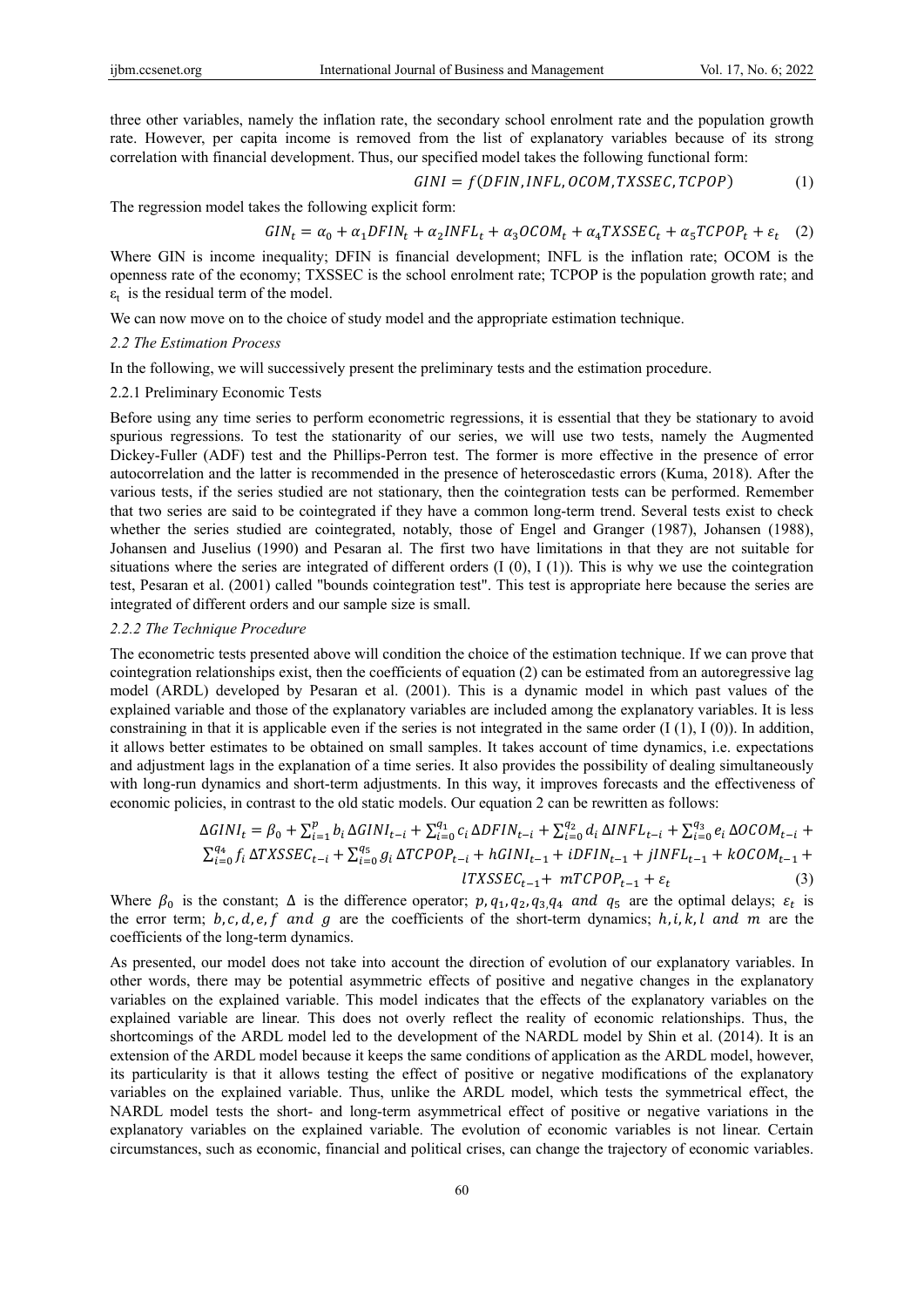Therefore, the application of the NARDL model is more appropriate to accurately reflect the complexity of the real world (Gritli & Charfi, 2019). It makes it possible to highlight the asymmetric effect of an explanatory variable on an explained variable. Thus, to verify whether financial development has an asymmetric effect on income inequality in Ivory Coast, this study will use the NARDL approach.

By incorporating our data into the initial model of the asymmetric cointegration relationship developed by Shin et al. (2014), we obtain:

$$
GINI_t = \beta^+ DFIN_t^+ + \beta^- DFIN_{t_t^+} \tag{4}
$$

With DFIN<sub>t</sub> which is decomposed into  $DFIN_t = DFIN_0 + DFIN_t^+ + DFIN_t^-$  where  $DFIN_t^+$  and  $DFIN_t^-$  are partial sum processes of positive and negative changes in  $DFIN_t$ ;  $\beta^+$  and  $\beta^-$  are the asymmetric parameters, is the error term. Note that the decomposition of the explanatory variable  $DFIN<sub>t</sub>$  into its positive and negative partial sums makes it possible to distinguish the effects of a positive and negative change in  $DFIN<sub>t</sub>$  on the explained variable $GINI_t$ . The sums of the positive and negative variations are formulated as follows:

$$
DFIN_t^+ = \sum_{j=1}^t \Delta DFIN_j^+ = \sum_{j=1}^t \max(\Delta DFIN_j, 0)
$$
 (5)

$$
DFIN_t^- = \sum_{j=1}^t \Delta DFIN_j^- = \sum_{j=1}^t \max(\Delta DFIN_j, 0)
$$
 (6)

Where  $\Delta DFIN_j^+$  and  $\Delta DFIN_j^-$  are the positive and negative variations in financial development respectively. Following equation (3), the specification of our NARDL model to be estimated is as follows:

$$
\Delta GINI_t = \beta_0 + \sum_{i=1}^{p-1} \phi_i \, \Delta GINI_{t-i} + \sum_{i=0}^{q-1} \phi_i^+ \, \Delta DFIN_{t-i}^+ + \sum_{i=0}^{q-1} \phi_i^+ \, \Delta DFIN_{t-i}^{\mp \rho GINI_{t-1}} + \theta^+ DFIN_{t-1}^+ + \theta^- DFIN_{t-1}^- + \theta^- DFIN_{t-1}^- + \theta^- DFIN_{t-1}^- + \theta^- DFIN_{t-1}^- + \theta^- DFIN_{t-1}^- + \theta^- DFIN_{t-1}^- + \theta^- DFIN_{t-1}^- + \theta^- DFIN_{t-1}^- + \theta^- DFIN_{t-1}^- + \theta^- DFIN_{t-1}^- + \theta^- DFIN_{t-1}^- + \theta^- DFIN_{t-1}^- + \theta^- DFIN_{t-1}^- + \theta^- DFIN_{t-1}^- + \theta^- DFIN_{t-1}^- + \theta^- DFIN_{t-1}^- + \theta^- DFIN_{t-1}^- + \theta^- DFIN_{t-1}^- + \theta^- DFIN_{t-1}^- + \theta^- DFIN_{t-1}^- + \theta^- DFIN_{t-1}^- + \theta^- DFIN_{t-1}^- + \theta^- DFIN_{t-1}^- + \theta^- DFIN_{t-1}^- + \theta^- DFIN_{t-1}^- + \theta^- DFIN_{t-1}^- + \theta^- DFIN_{t-1}^- + \theta^- DFIN_{t-1}^- + \theta^- DFIN_{t-1}^+ + \theta^- DFIN_{t-1}^+ + \theta^- DFIN_{t-1}^- + \theta^- DFIN_{t-1}^- + \theta^- DFIN_{t-1}^+ + \theta^- DFIN_{t-1}^+ + \theta^- DFIN_{t-1}^- + \theta^- DFIN_{t-1}^- + \theta^- DFIN_{t-1}^- + \theta^- DFIN_{t-1}^- + \theta^- DFIN_{t-1}^- + \theta^- DFIN_{t-1}^- + \theta^- DFIN_{t-1}^- + \theta^- DFIN_{t-1}^- + \theta^- DFIN_{t-1}^- + \theta^- DFIN_{t-1}^- + \theta^- DFIN_{t-1}^- + \theta^- DFIN_{t-1}^- + \theta^- DFIN_{t-1}^- + \theta^- DFIN_{t-1}^- + \theta^- DFIN_{t-1}^- + \theta^- DFIN_{t-1}^- + \theta^- DFIN_{t-1}^- + \theta^- DFIN_{t-1}^- + \theta^- DFIN_{t-
$$

Where  $\phi_i$  is the autoregressive effect of short-term income inequality; coefficients  $\phi_i^+$  and  $\phi_i^-$  are the respective short-term asymmetric effects of positive and negative changes in financial development on income inequality;  $\rho$  is the long-term autoregressive effect;  $-\theta^+ / \rho$  and  $-\theta^- / \rho$  are the respective long-term asymmetric effects of positive and negative changes in financial development on income inequality;  $\mathcal{E}_t$  is the

error term.  $DFIN_t^+$  and  $DFIN_t^-$  are the respective positive and negative partial sums of changes in financial development.

Equation 7 is used to check for short- and long-term asymmetry. In other words, the NARDL approach will test the effect of a rise or fall in the Financial Development Index on the reduction of income inequality in Ivory Coast. This is done in four steps. The first step is to test the order of integration of time series. Indeed, it is necessary to ensure that none of the series is integrated in order two  $(1(2))$ . The second step is to check for the existence of a long-term relationship. To do this, as in the symmetric case (ARDL), two tests can be used, namely the F-statistics introduced by Pesaran et al. (2001) and the t-statistics proposed by Banerjee et al. (1998). The third step is to test the symmetry in the long term and also in the short term by comparing the sum of the positive and negative dynamic coefficients ( $\sum_{n=1}^{\infty}$  $\boldsymbol{0}$ *q*  $\sum_{i=0}$   $\sum_{i=1}^{I} \sum_{j=1}^{I}$  $\sum_{i=0}^{q-1}$ *DFIN*<sup>+</sup><sub>t-i</sub></sub> =  $\sum_{i=0}^{q-1}$ *q*  $\sum_{i=0}$   $\sum_{i=1}^{I} \sum_{j=1}^{I}$  $\sum_{i=0}^{q-1} DFIN_{t-i}^-$ ). If the asymmetry case is confirmed, then

the last step is to test the dynamic asymmetric effects of financial development on income inequality.

## **3. Data Sources and Descriptive Statistics of Variables**

We present, successively, the data sources, the definition of the variables and some descriptive statistics

*3.1 Data Sources and Key Variable Definitions and Indicators* 

For this study, we use annual data from the World Bank (WDI) and IMF databases. The study data covers the period 1986-2016. The data sources, study variables and expected signs are recorded in Table 1.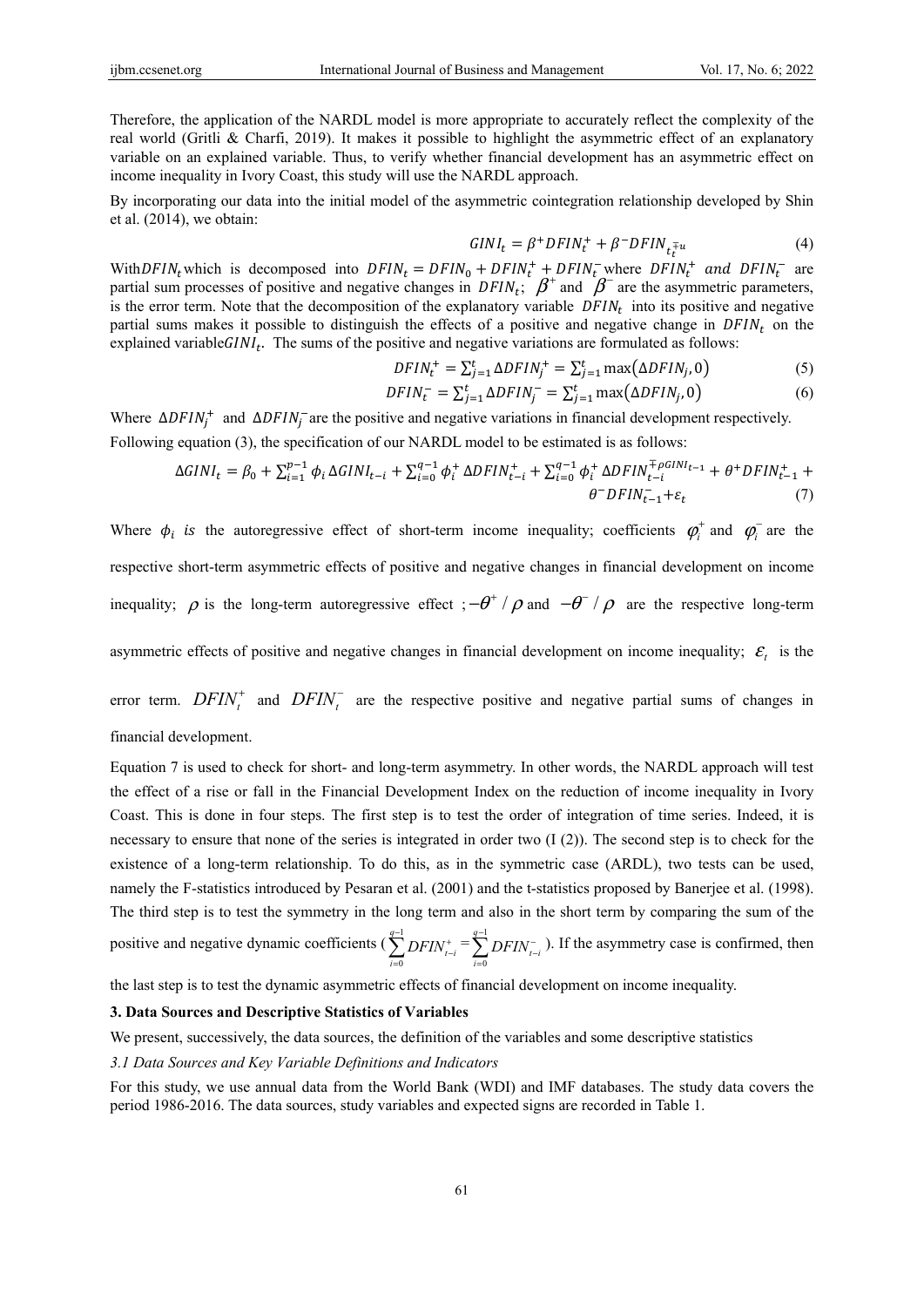| Variables             | Description                      | Expected effects | Source of data |
|-----------------------|----------------------------------|------------------|----------------|
| Dependent variable    |                                  |                  |                |
| <b>GINI</b>           | Inequality                       |                  | WDI (2018)     |
| Explanatory variables |                                  |                  |                |
| <b>DFIN</b>           | Financial development            | Negative $(-)$   | IMF (2018)     |
| <b>INFL</b>           | GDP deflator                     | Positive $(+)$   | WDI (2018)     |
| <b>OCOM</b>           | Rate of trade openness           | Positive $(+)$   | WDI (2018)     |
| <b>TXSSEC</b>         | school<br>Secondary<br>enrolment | Negative (-)     | WDI (2018)     |
|                       | rate                             |                  |                |
| <b>TCPOP</b>          | Population growth rate           | Positive $(+)$   | WDI (2018)     |

Table 1. Variables, expected effects and data sources

Source: Author, based on economic literature.

To describe our variables properly, we adopt a dependent and independent variable categorization. Concerning the endogenous variable, inequality, it is measured by the GINI index. The GINI index is between 0 and 1, and when it is close to 0, it reflects a situation of perfectly egalitarian distribution where all incomes, wages and standards of living are equal. On the other hand, when it is close to 1, it reflects a situation of totally unequal distribution. This index is commonly used in the literature as an indicator of income inequality. It measures the extent of inequality in the distribution of a country's income.

Regarding explanatory variables, let us start with financial development (DFIN), which is defined as a process by which the financial system becomes deeper, more accessible and more efficient (Levine, 2005). To measure financial development, most empirical studies since the 1970s have used two measures of financial depth, namely private credit as a share of GDP and market capitalization as a percentage of GDP. However, these measures have limitations in that they only consider the depth dimension without taking into account other dimensions, such as accessibility and efficiency. Indeed, a financial system that is not accessible to a large proportion of the population and inefficient in the allocation of resources cannot benefit the economy.

In addition, financial systems have evolved and become multifaceted. Thus, Svirydzenka (2016) has developed a new approach taking into account the three main dimensions presented, namely depth, access and efficiency. It is therefore this composite indicator that we use as a financial development indicator. This indicator is between 0 and 1, with a value close to 1 reflecting a good level of financial development. On the other hand, a value close to 0 reflects a low level of financial development.

As for the control variables, we select four. The first is inflation (INFL), which is an increase in the general price level. It is measured here by the GDP deflator. Theoretically, inflation could reduce the purchasing power of households and discourage savings. A situation that would not allow financial intermediaries to further mobilize the savings of surplus agents to allocate them efficiently to productive uses. This would lead to increased unemployment and income inequality. Several studies have shown that inflation increases income inequality ((Nicoloski, 2013; Law et al. 2014; Seven and Coskun, 2016). Therefore, we expect a positive sign of the coefficient of this variable. Next, we have the trade openness rate (OCOM), which is an indicator of the measure of a country's foreign trade. It indicates a country's dependence on the outside world. It is obtained by applying the following formula:

$$
OCOM = \frac{Export + import}{2 * GDP}
$$

This variable is used by several authors (Hamori & Hashiguchi, 2012, Seven & Coskun, 2016, Khan et al., 2018) to capture the effect of trade openness on income inequalities. In small economies where the still embryonic industrial sector cannot face international competition, high trade openness can lead, all other things being equal, to the disappearance of nascent firms, thus increasing unemployment and income inequality. Therefore, a positive sign of the coefficient of this variable is expected. Next, as an explanatory variable, we have the secondary school enrolment rate (TXSSEC), which represents the total enrolment in secondary education, without distinction of age, expressed as a percentage of the population officially able to attend school at the same level for a given school year. It is the ratio of the number of students enrolled in secondary education who are in the official secondary school age group to the population of the same age group multiplied by 100. In theory, a high school enrolment rate can reduce income inequality, as those who have received the required education will have the opportunity to have stable and well-paid employment. Studies such as Law et al (2014), Mansur and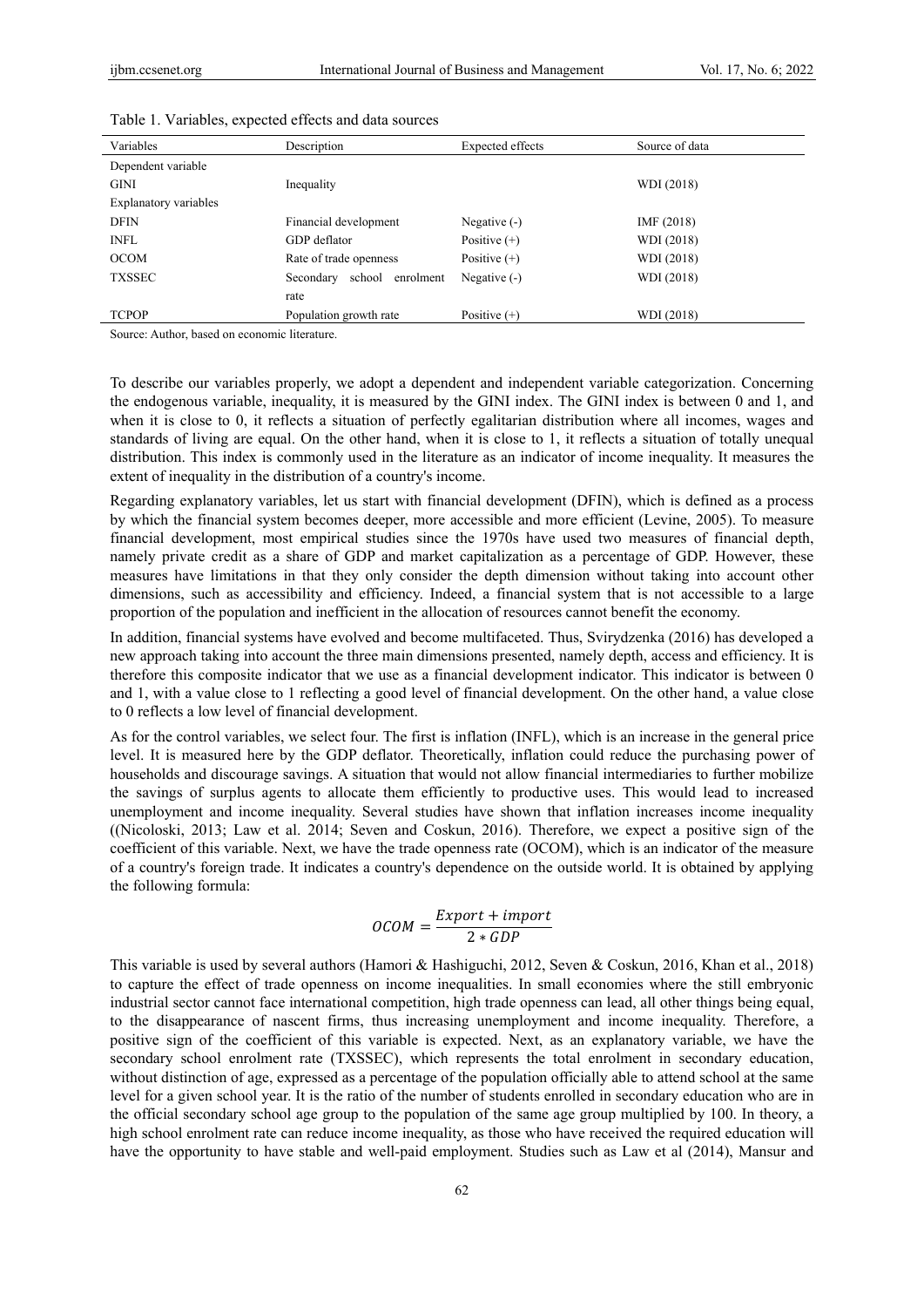Wendel (2015) and Casti (207) have shown the beneficial effects of education in reducing income inequality. Therefore, a negative sign of the coefficient of this variable is expected. Finally, the last control variable is the labor force growth rate (LFGG), which is a demographic indicator measuring the evolution of the population aged 15-64 at a given point in time. It is calculated as follows:

 $TCPOP = \frac{Population (15 - 65 \text{ years})}{Overall population}$ 

A large increase in the labor force can lead, all other things being equal, to an imbalance between supply and demand in the labor market. This could lead to unemployment and further increase income inequality. According to Brockerhoff and Brennan (1998), income inequality in developing countries is caused by high population growth. Thus, a positive sign of the coefficient of this variable is expected.

After defining our variables, we can now make a brief descriptive statistic to better understand the evolution of the data.

#### *3.2 Descriptive Statistics of the Variables*

The descriptive statistics of the data are recorded in Table 2 below. The aim is to get an idea of the mean, minimum, maximum and standard deviation of the variables.

| Variables     | <b>Observations</b> | Mean   | Standard deviation | Minimum  | Maximum |
|---------------|---------------------|--------|--------------------|----------|---------|
| <b>GINI</b>   | 31                  | 0.408  | 0.021              | 0.369    | 0.446   |
| <b>DFIN</b>   | 31                  | 0.179  | 0.018              | 0.149    | 0.221   |
| <b>INFL</b>   | 31                  | 3.958  | 8.668              | $-4.523$ | 46.386  |
| <b>OCOM</b>   | 31                  | 37.850 | 6.115              | 27.674   | 47.535  |
| <b>TXSSEC</b> | 31                  | 25.047 | 7.272              | 18.426   | 40.132  |
| <b>TCPOP</b>  | 31                  | 53.262 | 0.623              | 52.122   | 54.635  |

Table 2. Descriptive statistics

*Source*: Author, based on World Bank (2018) and IMF (2018) data.

Analysis of Table 2 shows that income inequality averaged 0.41 in Ivory Coast over the 31 years of observation. This increase in income inequality ranges from 0.37 to 0.45. The small standard deviation of 0.02 indicates that income inequalities have not fluctuated significantly in Ivory Coast.

As for the financial development index, it averages 0.18 with a maximum value of 0.22 over the study period. Furthermore, the dispersion of the financial development index of 0.018 shows that financial development has not varied significantly over the period 1986 to 2016.

The inflation rate averages 3.9, reflecting the low increase in the prices of goods and services over the study period. However, the standard deviation of 8.668 shows that inflation has fluctuated widely.

Concerning trade openness, there is an average opening rate of 37.85 with a minimum value of 27.67 and a maximum value of 47.53. It follows that Ivory Coast is a small open economy. Here again, the high dispersion of 6.115 indicates that the openness rate fluctuated sharply over the study period.

As for the secondary school enrolment rate, the average is 25.05 with a minimum value of 18.42 and a maximum value of 40.13. It follows that the number of Ivorians having received secondary education has increased during the 31 years of observation.

Concerning to the growth rate of the active population, its average level is 53.26 with a minimum value of 52.12 and a maximum value of 54.63. As a result, the active population in Ivory Coast has increased sharply during the period 1986 to 2016.

We complete the descriptive statistics by presenting the correlation matrix of the variables. The results in Table 3 indicate that financial development is positively related to income inequality.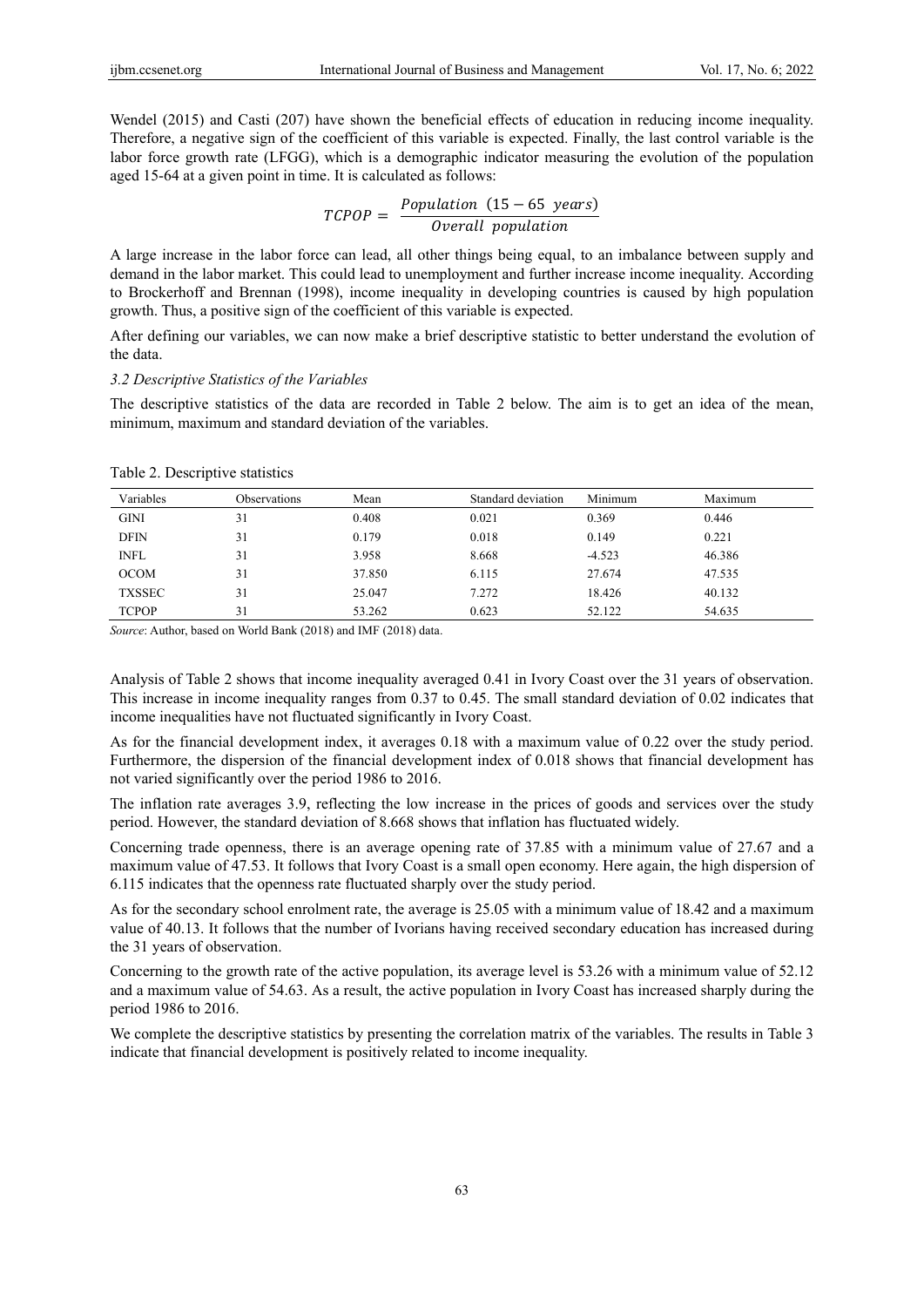| Variables     | GINI       | <b>DFIN</b> | <b>INFL</b> | <b>OCOM</b> | <b>TXSSEC</b> | <b>TCPOP</b> |
|---------------|------------|-------------|-------------|-------------|---------------|--------------|
| <b>GINI</b>   | .000       |             |             |             |               |              |
| <b>DFIN</b>   | $0.563***$ | 1.000       |             |             |               |              |
| <b>INFL</b>   | 0.049      | $-0.225$    | 1.000       |             |               |              |
| <b>OCOM</b>   | $0.537***$ | $-0.042$    | 0.053       | 1.000       |               |              |
| <b>TXSSEC</b> | $0.861***$ | $0.606***$  | $-0.119$    | $0.429***$  | 1.000         |              |
| <b>TCPOP</b>  | $0.736***$ | $0.374**$   | $0.173***$  | $0.302*$    | $0.726***$    | 1.000        |

#### Table 3. Correlation Matrix

*Note*: \*\*\* significance at 1%, \*\* significance at 5% and \* significance at 10%.

Source: Author, based on World Bank (2018) and IMF (2018) data.

The correlation coefficient is 0.56. There is also a positive correlation between the control variables and income inequality. Income inequality is strongly related to secondary school enrolment and labor force growth rates. The correlation coefficients are 0.86 and 0.74, respectively. The inflation rate is weakly related to income inequality. The correlation coefficient is 0.05.

There is a strong correlation between the secondary school enrolment rate and financial development. Similarly, the growth rate of the labor force is strongly related to the secondary school enrolment rate. There is therefore a presumption of multicollinearity between these two variables. This leads us to perform the multicollinearity test, using Variance Inflation Factors (VIF). The results of the test, shown in Table 4 below, indicate that the VIF values are all below 5, which means that there is no multicollinearity. As a result, regressions can be performed using our model.

Table 4. Multicolinearity test result

| Variables     | VIF  | 1/VIF |
|---------------|------|-------|
| <b>TXSSEC</b> | 4.09 | 0.244 |
| <b>TCPOP</b>  | 2.50 | 0.399 |
| <b>DFIN</b>   | 1.99 | 0.503 |
| <b>OCOM</b>   | 1.50 | 0.665 |
| <b>INFL</b>   | 1.22 | 0.817 |

Source: Author, based on World Bank (2018) and IMF (2018) data.

At this stage of our study, it is appropriate to present the results of our estimates.

## **4. The Results of the Estimates**

This section is reserved for the presentation of results. To do so, we start first with the results of the stationarity and cointegration tests. Then, the results of the ARDL modeling and finally, the results of the NARDL modeling.

## *4.1 Stationarity and Co-integration Test Results*

Here we present and interpret the results of the unit root test and the cointegration test.

## • **Unit Root Test**

To test the stationarity of the series studied, the augmented Dickey Fuller (Dickey and Fuller, 1979) (ADF) test and the Phillips and Perron (1988) test are used in this study. The rationale for choosing these two tests is that they are easy to apply and are commonly used. In addition, the ADF test is effective in the presence of error autocorrelation and the PP test is recommended in the presence of heteroskedastic errors. The results are shown in Table 5 below. The results show that the calculated statistics are significant for all series, as the associated probabilities are less than 1% and 5%. Therefore, the null hypothesis of the presence of unit root is rejected. The series are stationary. Thus, the GINI, INFL and TCPOP series are stationary in level (I (0)). As for the DFIN, OCOM and TXSSEC series, they are stationary in first difference (I (1)). Therefore, no variables are integrated in second-order I (2). These results support the choice to use the ARDL and NARDL approaches. However, it is not possible to limit the application of these two approaches to these results alone. Only the results of the cointegration test can confirm the use of these two approaches.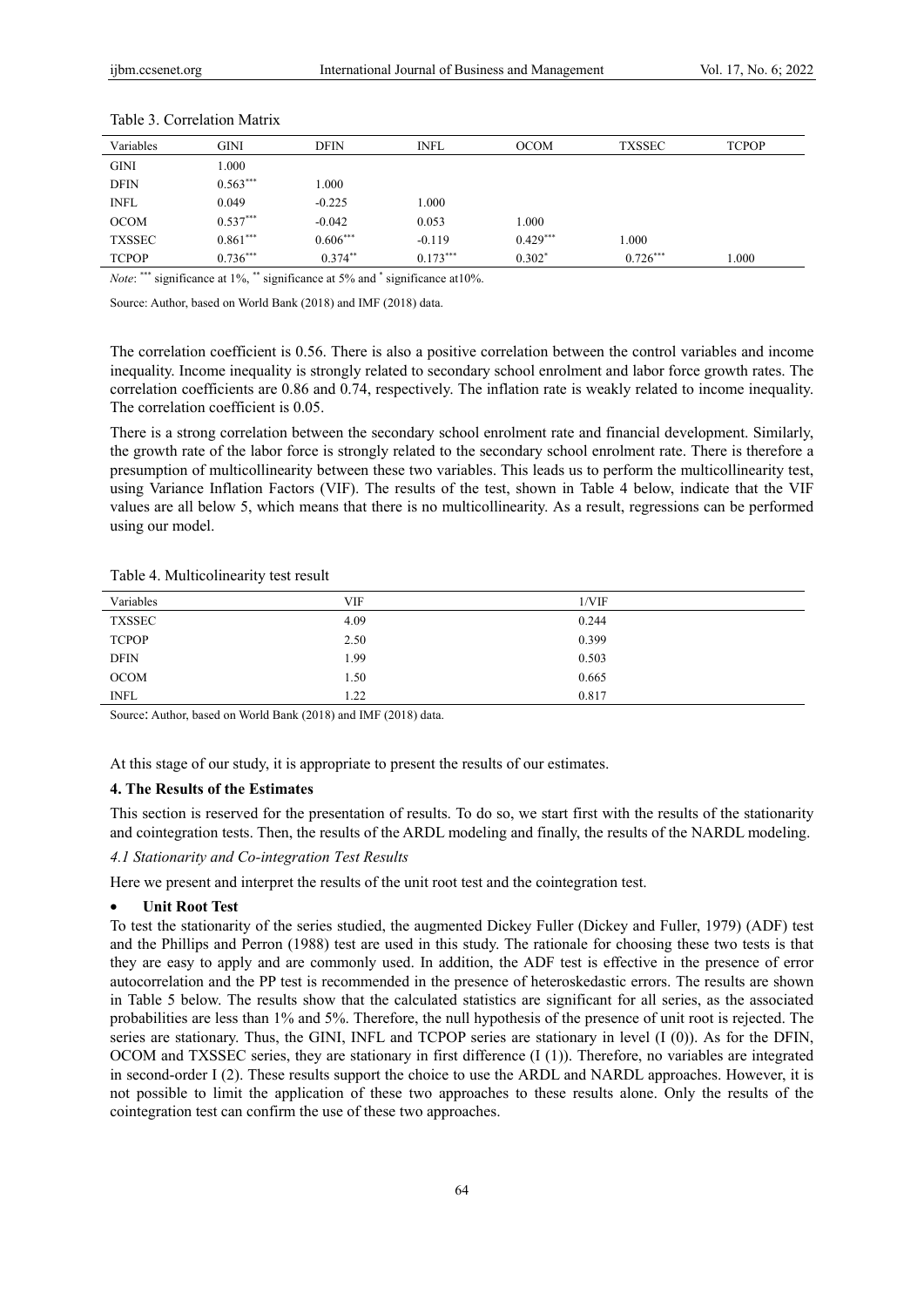|               | At level    |             | In First Difference |             | Decision |  |
|---------------|-------------|-------------|---------------------|-------------|----------|--|
| Variables     | ADF         | PP          | ADF                 | PP          | I(0)     |  |
|               | (p-value)   | $(p-value)$ | (p-value)           | $(p-value)$ |          |  |
| <b>GINI</b>   | $-4.081**$  | $-4.118**$  | $\frac{1}{2}$       | ٠           | I(0)     |  |
|               | (0.016)     | (0.015)     |                     |             |          |  |
| <b>DFIN</b>   | $-0.516$    | $-0.514$    | $-6.296***$         | $-6.240***$ | I(1)     |  |
|               | (0.874)     | (0.875)     | (0.000)             | (0.000)     |          |  |
| <b>INFL</b>   | $-4.021***$ | $-4.019***$ | ۰                   |             | I(0)     |  |
|               | (0.004)     | (0.004)     |                     |             |          |  |
| <b>OCOM</b>   | $-1.160$    | $-0.369$    | $-4.737***$         | $-4.767***$ | I(1)     |  |
|               | (0.678)     | (0.543)     | (0.001)             | (0.001)     |          |  |
| <b>TXSSEC</b> | 0.382       | 0.073       | $-8.402***$         | $-8.593***$ | I(1)     |  |
|               | (0.979)     | (0.958)     | (0.000)             | (0.000)     |          |  |
| <b>TCPOP</b>  | $-5.881***$ | $-5.856***$ | ۰                   | ۰           | I(0)     |  |
|               | (0.000)     | (0.000)     |                     |             |          |  |

Table 5. Unit Root test results

Note: \*\*\* significance at 1%, \*\* significance at 5% and \* significance at 10%.

**Source**: Author, based on World Bank (2018) and IMF (2018) data.

## • **Cointegration test**

After the results of the stationarity tests, the cointegration test is the one that validates or not the use of the ARDL and NARDL models. For this purpose, to verify cointegration, we apply the bounds-tests of Pesaran et al (2001), because the variables are integrated of a different order (I (0) and I (1)). This test is performed in two steps. First, we determine the optimal lag using the information criterion (AIC SC and HQ). The optimal delay is 2 (Table A1 in the Appendix). Second, we use the File test to test the null hypothesis of the absence of a cointegrating relationship against hypothesis 1 of the existence of a cointegrating relationship. Table 6 below presents the results of the cointegration test. The results show that the calculated F-statistic (8.75) is above the upper bound (4.68) at the 1% threshold. Therefore, the null hypothesis of the absence of a cointegrating relationship is rejected at the 1% threshold. The variables are therefore cointegrated and it follows that there is a long-term relationship between the variables. These results confirm the choice of using the ARDL and NARDL models.

Table 6. Cointegration test results

| Bounds test                                 |                             |             |
|---------------------------------------------|-----------------------------|-------------|
| Variables : DFIN, INFL, OCOM, TXSSEC, TCPOP |                             |             |
|                                             | F-stat calculated: 8.750751 |             |
| Critical threshold                          | Lower limit                 | Upper limit |
| $1\%$                                       | 3.41                        | 4.68        |
| $5\%$                                       | 2.62                        | 3.79        |
| 10%                                         | 2.26                        | 3.35        |

*Source.* Author, based on World Bank (2018) and IMF (2018) data.

After all these precautions, we can present and interpret the estimation results of the ARDL and NARDL models.

# *4.2 ARDL Modelling Results*

The results of the model validation tests, namely the Jarque-Bera (1980) residual normality test, the Breusch-Pagan-Godfrey heteroskedasticity test, the Breusch-Godfrey serial correlation test and the Ramsey functional form test confirm the absence of serial correlation, the absence of heteroskedasticity and the normality of the residuals (Table A2 in the Appendix). The model is statistically satisfactory because the probability associated with the F-stat is less than 5%. In addition, the fitted statistic is equal to 0.91, implying that the model is good. The results can be interpreted. We provide successively the econometric and economic interpretations of the results of the ARDL model.

Tables 7 and 8 below present the estimation results of the ARDL model. The results for the short-term dynamics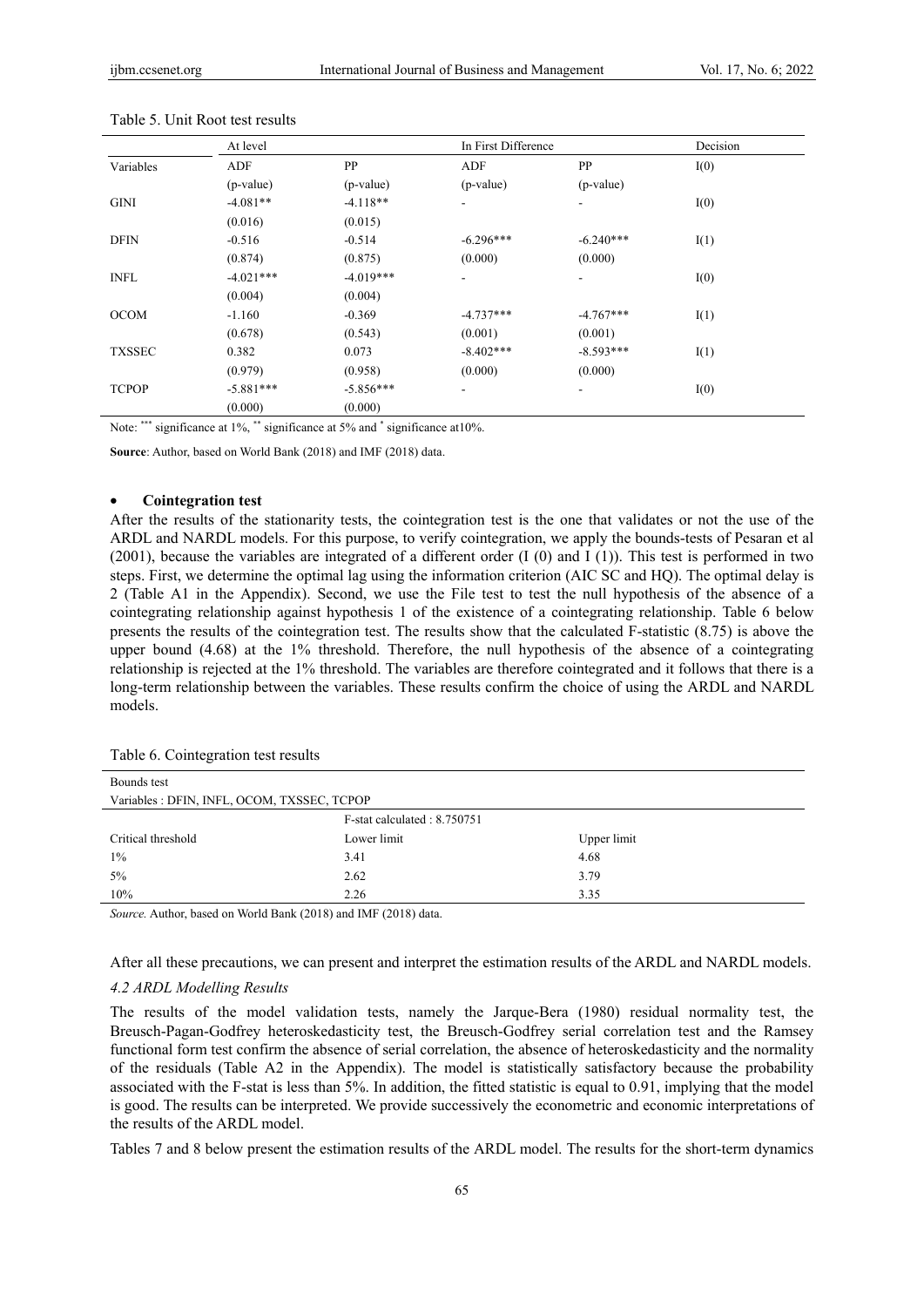are presented in Table 7 and those for the long-term dynamics are presented in Table 8.

In the short run, an examination of Table 7 reveals that financial development negatively influences income inequality at the 5% threshold. In terms of inflation, there is a negative relationship between lagged value and income inequality at the 1% threshold in the short run. Similarly, the delayed enrolment rate has a negative influence on short-term income inequality at the 1% threshold. On the other hand, trade openness and the population growth rate have a positive influence on income inequality at the 1% and 5% thresholds respectively in the short term.

| Dependent variable $=$ GINI inequality |             |                    |             |             |
|----------------------------------------|-------------|--------------------|-------------|-------------|
| Short-term dynamics                    |             |                    |             |             |
| Variables                              | Coefficient | Standard deviation | T-statistic | Probability |
| D(DFIN)                                | $-0.529*$   | 0.251              | $-2.105$    | 0.057       |
| $D$ (DFIN $(-1)$ )                     | $-0.487**$  | 0.189              | $-2.579$    | 0.024       |
| $D(\text{INFL})$                       | 0.0001      | 0.000              | 0.652       | 0.527       |
| $D$ (INFL $(-1)$ )                     | $-0.001***$ | 0.000              | $-3.177$    | 0.008       |
| D(OCOM)                                | $0.002***$  | 0.001              | 3.124       | 0.009       |
| $D (OCOM (-1))$                        | $-0.001$    | 0.001              | $-1.504$    | 0.158       |
| D(TXSSEC)                              | 0.000       | 0.000              | 0.095       | 0.926       |
| $D(TXSSEC (-1))$                       | $-0.002***$ | 0,001              | $-3.458$    | 0.005       |
| D(TCPOP)                               | $0.070**$   | 0.023              | 3.053       | 0.010       |
| $D(TCPOP(-1))$                         | $-0.035$    | 0.022              | $-1.555$    | 0.146       |
| Coefficient<br>of                      | $-1.358***$ | 0.192              | $-7.083$    | 0.000       |
| Adjustment                             |             |                    |             |             |
| $R^2$                                  | 0.961       |                    |             |             |
| $R^2$ adjusted                         | 0.910       |                    |             |             |
| F-stat                                 | 18.749      |                    |             |             |
| Probability (F-stat)                   | 0.000       |                    |             |             |

Table 7. Estimation of the ARDL Model

Note.<sup>\*\*\*</sup> significance at 1%, \*\* significance at 5% and \* significance at 10%.

*Source.* Author, based on World Bank (2018) and IMF (2018) data.

In the long run, the examination of Table 8 below reveals that there is a positive and statistically significant relationship at the 10% threshold between financial development and income inequality. At the level of the control variables, the coefficients for inflation, trade openness and secondary school enrolment are all positive and statistically significant at the 5% threshold for inflation and 1% for the other two. There is thus a positive relationship between these variables and long-term income inequality.

## Table 8. Long-term dynamics

| Variables     | Coefficient | Standard deviation | T-statistic | Probability |
|---------------|-------------|--------------------|-------------|-------------|
| <b>DFIN</b>   | $0.303*$    | 0.167              | 1.811       | 0.014       |
| <b>INFL</b>   | $0.001**$   | 0.000              | 2.863       | 0.014       |
| <b>OCOM</b>   | $0.001***$  | 0.000              | 5.169       | 0.000       |
| <b>TXSSEC</b> | $0.002***$  | 0.000              | 5.329       | 0.000       |
| <b>TCPOP</b>  | 0.005       | 0.003              | 1.731       | 0.109       |
|               | $-0.046$    | 0.171              | $-0.272$    | 0.790       |

Note.<sup>\*\*\*</sup> significance at 1%, \*\* significance at 5% and \* significance at 10%.

*Source.* Author, based on World Bank (2018) and IMF (2018) data.

Regarding the economic interpretations of the results, it should be noted that in the short term, there is a negative relationship between financial development and income inequality. In the long run, however, this relationship becomes positive. It follows that in the short run, financial development reduces income inequality and in the long run, it increases income inequality in Ivory Coast. Indeed, the decrease in income inequality in the short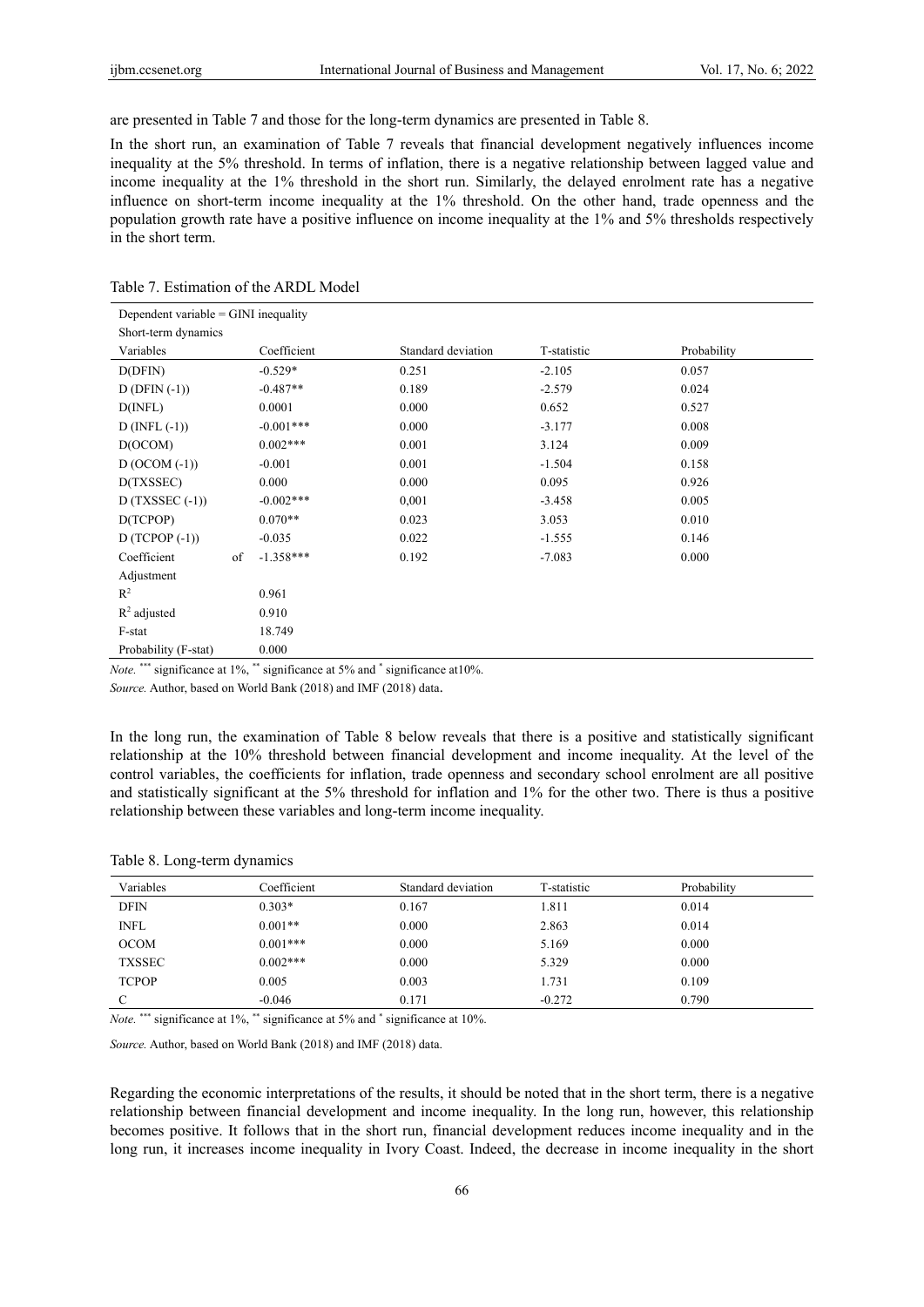term could be explained by the access of a large proportion of the population to financial services. Indeed, when financial services become accessible to a large proportion of the population, all other things being equal, many people have access to bank credits, which they can use for projects, thus reducing income inequalities. This relationship is consistent with the predictions of Galor and Zeira (1993) and Banerjee and Newman (1993), for whom inequality should continue to fall as the financial sector develops. But the positive effect observed in the long term could have two explanations. The first could be the result of unproductive investments linked to a misallocation of resources. Borrowers who are poorly equipped at the managerial level may engage in projects with little return on investment. The second is that defaulted loans sometimes force banks to ration credit in the long run. Our results are contrary to those of Shahbaz and Islam (2011) for Pakistan, Ahmed and Masih (2017) for Malaysia and Haffejee and Masih (2018) for South Africa. This divergence in results is likely due to the indicators used to measure financial development. In these studies, indicators such as domestic credit to GDP, market capitalisation to GDP and money supply M2 as a percentage of GDP are used as indicators of financial development.

At the level of control variables, in the short term, the inflation rate makes it possible to reduce income inequalities in Ivory Coast, but with a time lag. On the other hand, in the long term, the inflation rate increases income inequality. The monetary policy of the BCEAO could explain this decrease in income inequality in the short term and also the increase in income inequality in the long term. Indeed, an expansionary monetary policy leads, all other things being equal, to a decrease in the cost of credit, the real interest rate. In this case, investments become profitable and the resulting economic growth is favorable to the reduction of inequality. Tobin (1965) already had such a channel where rising inflation was favorable to capital accumulation. In this case of WAEMU countries, Esso (2009) shows that an increase in the general price level of one percentage point increases GDP per capita by 0.003 percent in Ivory Coast. Consequently, this increase in GDP per capita can lead, all other things being equal, to a decrease in income inequality. On the other hand, in the long run, the increase in income inequality could be explained by the adoption of a non-accommodating monetary policy that increases the cost of credit and discourages borrowing for investment and reduces inequality.

As for the secondary school enrolment rate, in the short term, it is latently reducing income inequalities in Ivory Coast. This could be explained by the fact that the beneficial effects of education are not immediate. It is over time that the returns on investment in education positively affect income. Education enables individuals to acquire skills and benefit from opportunities in the labor market. In the long run, however, it increases income inequality. The possible reason is the mismatch between the training offered and the increasingly sophisticated needs of companies. As a result, the greater the number of Ivorians with secondary education, the greater the wage gap with high school graduates will be. According to human capital theory (Becker, 1962), labor is regarded as a heterogeneous production factor and, consequently, wage dispersion is merely a reflection of the hierarchy of skills. The best paid employees are those who invest more in training, which leads to wage inequality and thus to increased income inequality.

Concerning the population growth rate, it increases income inequalities in the short term and also in the long term in Ivory Coast. Indeed, when the active population increases, this increase can lead, all other things being equal, to an imbalance between labor supply and demand in the labor market. Thus, the unemployed active population increases, which translates into an increase in income inequality. According to the INS (2015), out of an active population that represents 62.8% of the total population, there are 36.4% employees. In this case, an increase in the population would, all other things being equal, lead to an increase in income inequality. This result is consistent with the work of Casti (2017) who also found a positive relationship between population growth and income inequality.

About trade openness, it increases income inequality in the short and long term. This result could be explained by the fact that a high degree of trade openness could have negative effects on local businesses and thus on employment. Indeed, Ivory Coast industrial sector is still in its infancy and cannot face international competition. Ivorian companies still have very high production costs and do not yet benefit from economies of scale compared to foreign companies. Thus, the opening up of trade, leading to a massive influx of foreign products that compete with local products, could lead to the closure of local companies. The resulting unemployment rate is likely to increase income inequality. Our results are similar to those of Hamori and Hashiguchi (2012) carried out on a sample of 126 countries including Ivory Coast.

For the ARDL model, we find that there is a negative linear relationship between financial development and income inequality in the short run and a positive linear relationship in the long run. However, these results do not specify the effects of a negative or positive financial sector shock on income inequality. To better understand the effects of a positive or negative shock at the financial sector level on income inequality in Ivory Coast, let us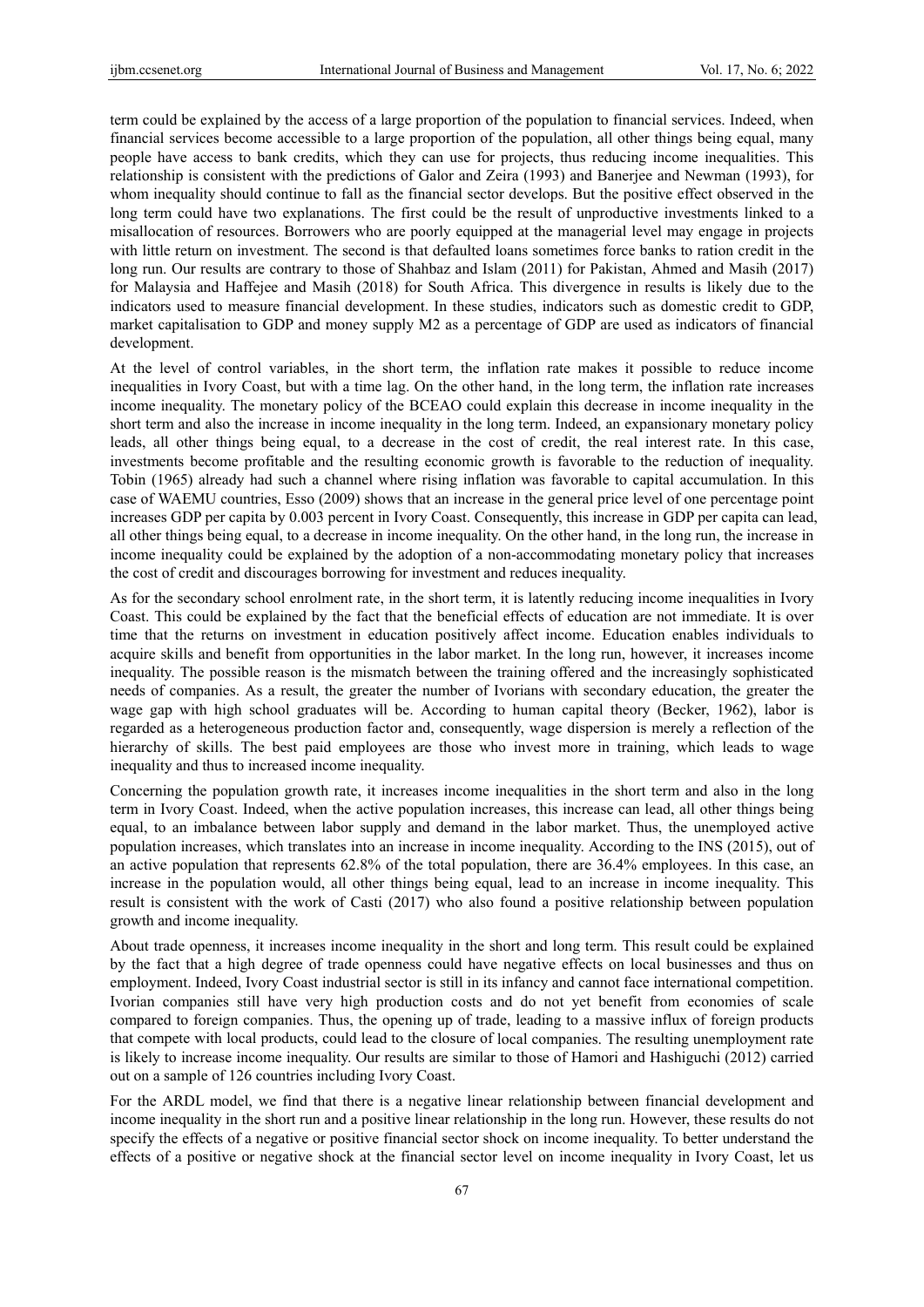interpret the results of the NARDL model.

# *4.3 NARDL Modelling Results*

The estimation results of the NARDL model are presented in Table 9 below.

|                                         | Dependent variable : Income inequality (GINI    |             |        |                       |             |             |
|-----------------------------------------|-------------------------------------------------|-------------|--------|-----------------------|-------------|-------------|
|                                         | Short-term effect [+]                           |             |        | Short-term effect [-] |             |             |
| Exogenous                               | Coefficient                                     | Probability |        | Coefficient           |             | Probability |
| variables                               |                                                 |             |        |                       |             |             |
| $\Delta$ DFin                           | $0.626*$                                        | 0.069       |        | 0.389                 |             | 0.193       |
|                                         | $-0.317$                                        | 0.249       |        | $-0.889**$            | 0.012       |             |
| $\Delta DFin_{t-1}$                     |                                                 |             |        |                       |             |             |
| $\Delta DFin_{t-2}$                     | $0.551*$                                        | 0.054       |        | $-1.200***$           | 0.006       |             |
|                                         |                                                 |             |        |                       |             |             |
| Adjustment coefficient                  |                                                 |             |        | $-2.040***$           | 0.000       |             |
| Constant                                |                                                 |             |        | $0.794***$            | 0.000       |             |
| Asymmetry statistics:                   |                                                 |             |        |                       |             |             |
|                                         | Long-term effect $[+]$                          |             |        | Long-term effect [-]  |             |             |
| Exogenous                               | Coefficient                                     | F-stat      | P>F    | Coefficient           | F-stat      | P>F         |
| variables                               |                                                 |             |        |                       |             |             |
| <b>DFIN</b>                             | $0.590***$                                      | 208.9       | 0.000  | $-0.280***$           | 25.38       | 0.000       |
| Long-term asymmetry                     |                                                 |             |        | Short-term asymmetry  |             |             |
| Wald Test                               |                                                 | F-stat      | P>F    | F-stat                |             | P>F         |
| <b>DFIN</b>                             |                                                 | $139.4$ *** | 0.000  | 5.487**               |             | 0.037       |
|                                         |                                                 |             |        |                       |             |             |
| Cointegration test: $Fpss = 10.299***$  |                                                 |             |        |                       |             |             |
| Diagnostic Tests                        |                                                 |             | Stat.  |                       | Probability |             |
|                                         | Heteroskedasticity test of Breusch/Pagan (chi2) |             | 0.8097 |                       | 0.3682      |             |
| Test of normality of Jarque-Bera (chi2) |                                                 |             | 2.297  |                       | 0.3170      |             |

# Table 9. Estimation results of the NARDL model

Note.<sup>\*\*\*</sup> significance at 1%, \*\* significance at 5% and \* significance at 10%.

[+] and [-] are respectively the positive and negative changes in financial development (Dfin).

*Source.* Author, based on World Bank (2018) and IMF (2018) data.

Regarding econometric interpretations, the analysis of Table 9 shows that the Fpss statistic (10.299) is above the upper limit of the critical value of Pesaran et al. (2001) (Table A.3 in the Appendix), reflecting the existence of a cointegrating relationship between financial development and long-term income inequality. In addition, the F-statistic calculated (40.93) from the Wald test is statistically significant at the 1% threshold. The symmetry hypothesis is rejected for the short- and long-term relationship. The result is that financial development has an asymmetric effect on income inequality in the short and long term. Caution is taken to verify the absence of heteroskedasticity via the Breush/Pagan test and the Jarque-Bera normality test, which confirms the normality of the residuals.

In the short run, the effect of a decrease in financial development on income inequality is different from that of an increase. An increase in financial development has a positive and statistically significant effect on income inequality, while a decrease in financial development has a negative and statistically significant effect.

In the long run, the effect of a decline in financial development on income inequality is different from that of an increase. Indeed, a decrease in financial development has a negative and statistically significant effect on income inequality at the 1% threshold. On the other hand, an increase in financial development has a positive and statistically significant effect on income inequality at the 1% threshold. Moreover, in absolute terms, the effect of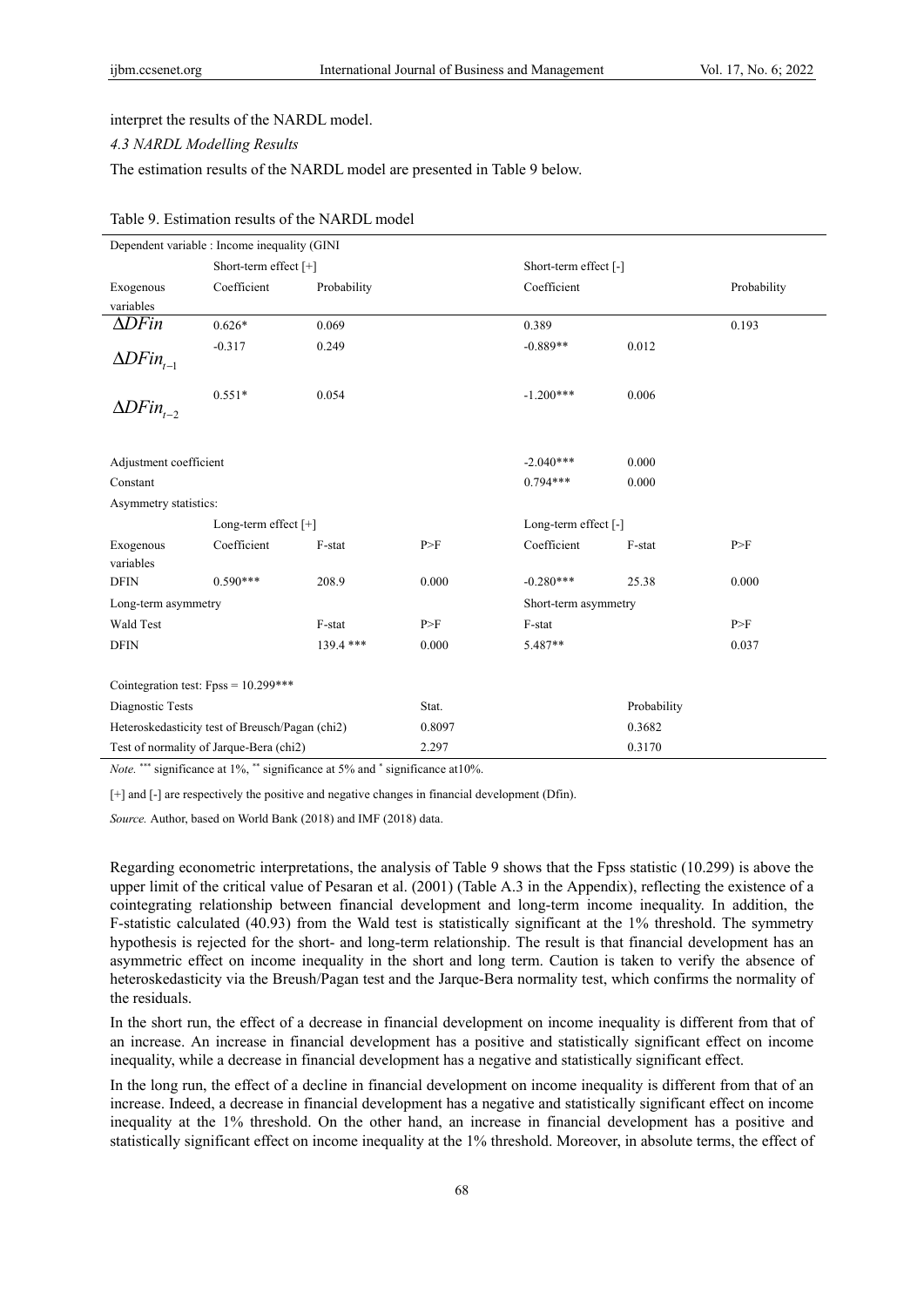an increase in financial development is greater than the effect of a decrease. This result verifies hypothesis 2 of the study, which postulates that financial development, therefore, has an asymmetric effect on income inequality in Ivory Coast.

For economic interpretations, the results in Table 9 show that financial development has an asymmetric effect on short- and long-term income inequality in Ivory Coast. This means that the effect of an increase in the financial development index on income inequality is not the same as the effect of a decrease in the short and long run. The effect of financial development on income inequality is non-linear. Figure 1 shows this asymmetric effect of financial development on income inequality. The curve in blue represents the dynamic response of income inequality to a positive or negative change in financial development. It plots the sensitivity of income inequality to positive or negative changes in financial development. The one in red shows the effect of a decline in financial development on income inequality. The green line represents the effect of an increase in financial development on income inequality. It is the linear combination of the last two that gives the curve in blue.

Figure 1 does indeed show that the effect of an increase in financial development on income inequality is different from that of a decrease in Ivory Coast. It is clear that from the 50th year onwards, the effect of an increase in the financial development index on income inequality dominates that of a decrease. The income inequality sensitivity curve remains above the x-axis. It is from this period onward that financial development increases income inequality in Ivory Coast. The graph provides more detail on the ARDL model results discussed above regarding the relationship between financial development and income inequality. The existence of asymmetric effects explains why the relationship between financial development and income inequality in the short run is different in Ivory Coast than in the long run. To this end, it is important to take asymmetry into account in the analysis of this relationship.



Figure 1. Cumulative effect of financial development on income inequality

*Source*. Author, based on World Bank (2018) and IMF (2018) data.

The NARDL model is very useful in that it sheds light on effects that appear ambiguous and counter-intuitive at first glance. After the presentation of the results and the different interpretations, we conclude this study with some concluding remarks.

#### **5. Concluding Remarks**

At the outset of this study, the objective was to analyse the effect of financial development on the reduction of income inequality in Côte d'Ivoire. To do so, we used annual data from the World Bank and the IMF, covering the period 1986 to 2016. Specifically, we had two objectives: The first was to assess the effect of financial development on the reduction of income inequality, and the second was to show that the effect of financial development on the reduction of income inequality is not symmetric. To achieve these objectives, two econometric models were used, namely, the autoregressive distributed lag model (ARDL) developed by Pesaran et al. (2001) and the non-linear staggered lag autoregressive model (NARDL) developed by Shin et al. (2014). The estimation results of the ARDL model revealed that in the short run, financial development reduces income inequality in Ivory Coast, but in the long run, it increases with financial development.

However, the effect of financial development on income inequality is not symmetric using the NARDL model.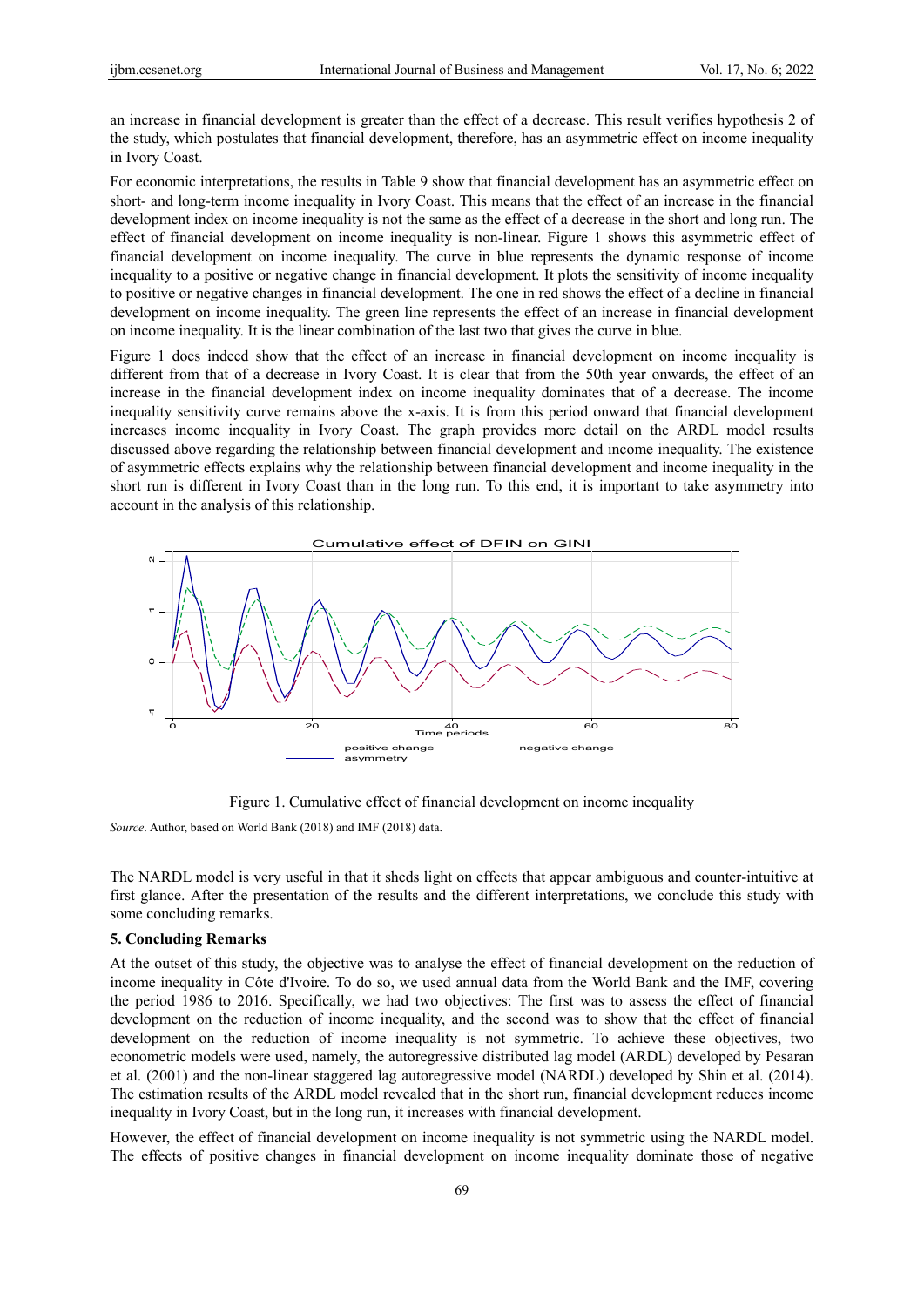changes. Positive shocks to financial development significantly reduce income inequality, while negative shocks have smaller effects.

The decline in income inequality in the short run could be explained by improved access to financial systems for a large proportion of the population. The increase in long-term income inequality could be explained by the use of credit by borrowers. Borrowers who make good use of credit will have a higher income in the long run than those who do not. They will be more creditworthy and will be able to borrow easily from financial institutions to further increase their income.

On the other hand, for control variables, the lagged inflation rate and lagged secondary school enrolment reduce income inequality in the short run, while the growth rate of the labor force increases income inequality. In the long run, inflation, trade openness and secondary school enrolment increase income inequality.

The economic policy implication that we can draw from this study is that financial development can be a means of reducing income inequality in Ivory Coast in the short term. However, for it to be a means of reducing income inequality in the long run, financial education is needed. Borrowers need to be educated on the use of credit so that they can use credit wisely.

This study found that financial development reduces income inequality in the short term, but in the long term, income inequality increases with financial development. About this increase in income inequality in the long run, this could be due to the use of credit. Since the study is conducted at the macroeconomic level, it is not possible to perceive the use of credit. For this reason, further studies at the micro-level can be conducted to deepen the relationship between financial development and the reduction of income inequality.

# **References**

- Adams, S., & Klobodu, E. K. M. (2016). Financial development, control of corruption and income inequality. *International Review of Applied Economics*, *30*(6), 790-808.
- Ahmed, A. R., & Masih, M. (2017). What is the link between financial development and income inequality? Evidence from Malaysia, *MPRA Paper* No. 79416.
- Alesina, A., & Perotti, R. (1996). Income distribution, political instability, and investment. *European Economic Review*, *40*(6), 1203-1228.
- Anand, S., & Segal, P. (2017). Who Are the Global Top 1%? *World Development*, 95(C), 111-126. https://doi.org/10.1016/j.worlddev.2017.02.001.
- Azam, M., & Raza, S. A. (2018). Financial sector development and income inequality in ASEAN-5 countries: Does financial Kuznets curve exists?. *Global Business and Economics Review*, *20*(1), 88-114.
- Banerjee, A. V., & Newman, A. F. (1993). Occupational choice and the process of development. *Journal of Political Economy*, *101*(2), 274-298.
- Banerjee, A., Dolado, J., & Mestre, R. (1998). Error-correction mechanism tests for cointegration in a single-equation framework. *Journal of Time Series Analysis*, *19*(3), 267-283.
- Barro, R. J. (2000). Inequality and Growth in a Panel of Countries. *Journal of Economic Growth*, *5*(1), 5-32.
- Becker, G. S. (1962). Investment in human capital: A theoretical analysis. *Journal of Political Economy*, *70*(5), 9-49.
- Brockerhoff, M., & Brennan, E. (1998). The poverty of cities in developing regions. *Population and Development Review*, *24*(1), 75-114.
- Casti, C. (2017). Income inequality and financial development: A multidimensional approach. Evidence from panel data, *Paper prepared for the 35th IARIW General Conference.*
- Demetriades, P., & Andrianova, S. (2004). Finance and Growth: What We Know and What We Need to Know. In Dans C. Goodhart (Ed.), *Financial Development and Economic Growth: Explaining the Links.* Basingstoke: Palgrave Macmillan.
- Dickey, D. A., & Fuller, W. A. (1979). Distribution of the estimators for autoregressive time series with a unit root. *Journal of the American Statistical Association*, *74*(366), 427-431.
- Engle, R.F., & Granger, C.W.J. (1987), Cointegration and error correction representation : Estimation and testing. *Econometrica*, *55*(2), 251-276.
- Esso, L. J. (2009). Développement Financier, Croissance économique et Inégalités de Revenus entre les Pays de l'UEMOA, *CRES,* Dakar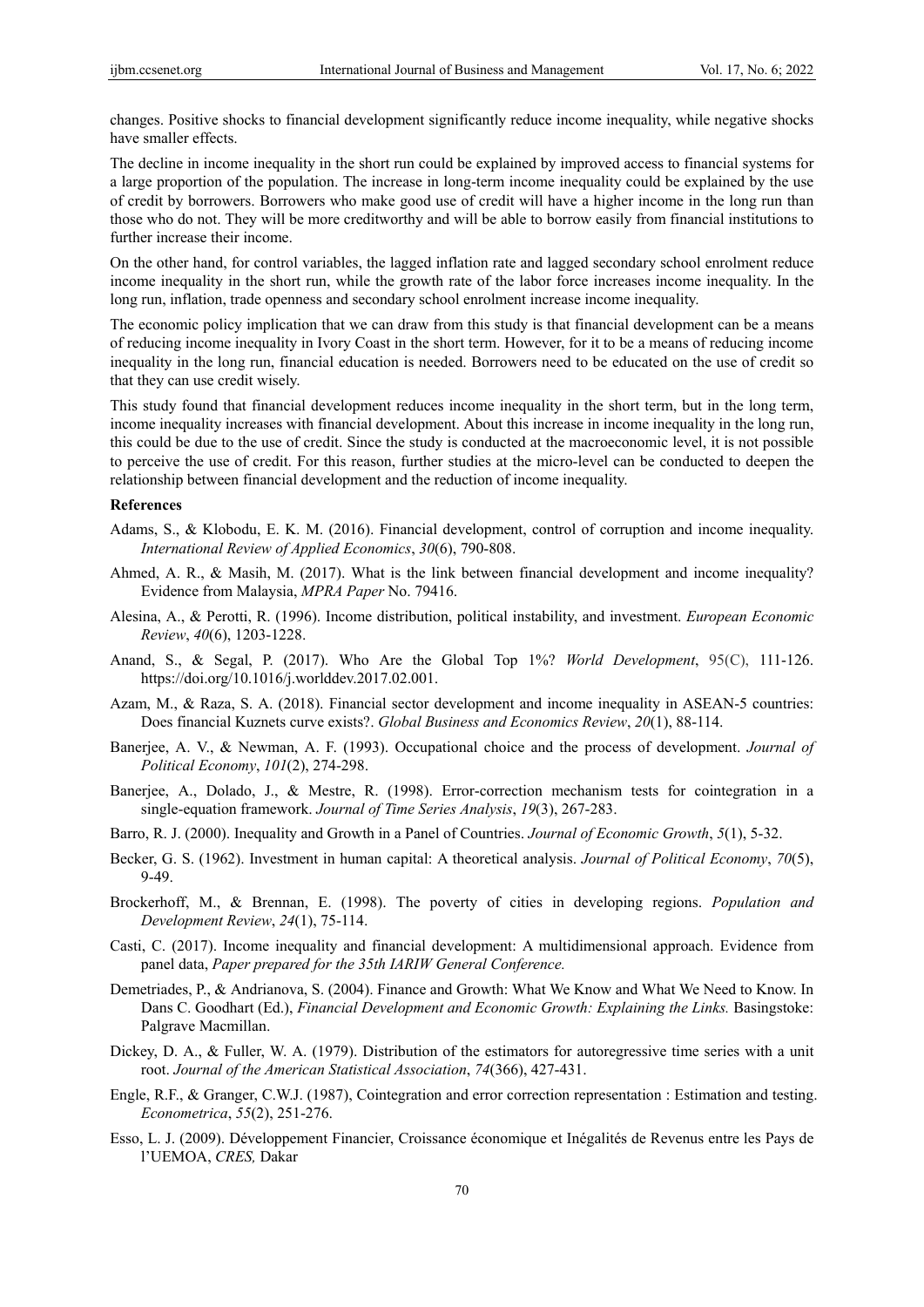- Galor, O., & Zeira, J. (1993). Income distribution and macroeconomics. *The Review of Economic Studies*, *60*(1), 35-52.
- Greenwood, J., & Jovanovic, B. (1990). Financial development, growth, and the distribution of income. *Journal of Political Economy*, *98*(5), 1076-1107.
- Gritli, M. I., & Marrakchi Charfi, F. (2019). Taux d'intérêt et investissement privé en Tunisie: Asymétrie à court terme et symétrie à long terme. *African Development Review*, *31*(1), 43-57.
- Haffejee, I. M., & Masih, M. (2018). Is the relationship between financial development and income inequality symmetric or asymmetric? New evidence from South Africa based on NARDL, *MPRA paper* 87574.
- Hamori, S., & Hashiguchi, Y. (2012). The effect of financial deepening on inequality: Some international evidence. *Journal of Asian Economics*, *23*(4), 353-359.
- INS. (2015). *Enquête sur le Niveau de Vie des ménages en Côte d'Ivoire (ENV 2015*).
- International Monetary Fund (2018). IMF DATA Access to macroeconomic and financial data. Retrieved from https://data.imf.org/?sk=4C514D48-B6BA-49ED-8AB9-52B0C1A0179B
- Jalilian, H., & Kirkpatrick, C. (2005). Does financial development contribute to poverty reduction? *Journal of Development Studies*, *41*(4), 636-656.
- Jarque, C. M., & Bera, A. K. (1980). Efficient tests for normality, homoscedasticity and serial independence of regression residuals. *Economics Letters*, *6*(3), 255-259.
- Jauch, S., & Watzka, S. (2016). Financial development and income inequality: A panel data approach. *Empirical Economics*, *51*(1), 291-314.
- Johansen, S. (1988). Statistical analysis of cointegration vectors. *Journal of Economic Dynamics and Control*, *12*(2-3), 231-254.
- Johansen, S. (1991), Estimation and Hypothesis Testing of Cointegration Vectors in Gaussian Vector Autoregressive Models. *Econometrica*, 59(6), 1551-1580.
- Johansen, S., & Juselius, K. (1990). Maximum likelihood estimation and inference on cointegration—With applications to the demand for money. *Oxford Bulletin of Economics and Statistics*, *52*(2), 169-210.
- Khan, A. Q., Hafeez, M. H., Saleem, N., & Azam, M. (2018). Exploring the Impact of Financial Development on Inequality: Evidence from Three Asian Countries. *Review of Economics and Development Studies*, *4*(2), 341-355.
- Kuma, J. K. (2018). Modélisation ARDL, Test de cointégration aux bornes et Approche de Toda-Yamamoto: Éléments de théorie et pratiques sur logiciels, *HAL.*
- Kuznets, S. (1955). Economic growth and income inequality. *The American Economic Review*, *45*(1), 1-28.
- Lamoreaux, N. (1995). Insider lending: Banks, personal connections, and economic development in industrial New England. *The Journal of Economic History* 55(02), 442-443
- Law S. H., Tan, H. B., & Azman-Saini, W. N. W. (2014). Financial development and income inequality at different levels of institutional quality. *Emerging Markets Finance and Trade*, *50*(sup1), 21-33.
- Le, Q., Ho H., & Mai, N. (2019). The impact of financial inclusion on income inequality in transition economies. *Management Science Letters*, *9*(5), 661-672.
- Levine, R. (2005). Finance and Growth: Theory and Evidence. *Handbook of Economic Growth*, 1(Part A) ,865-934.
- Liu, G., Liu, Y., & Zhang, C. (2017). Financial development, financial structure and income inequality in China. *The World Economy*, *40*(9), 1890-1917.
- Mansour, M. S., & Wendel, M. (2015). Finance and Inequality Evidence from East Asia. *Eurasian Journal of Economics and Finance*, *3*(3), 1-16.
- Meltzer, A. H., & Richard, S. F. (1981). A rational theory of the size of government. *Journal of Political Economy*, *89*(5), 914-927.
- Meniago, C., & Asongu, S. A. (2018). Revisiting the finance-inequality nexus in a panel of African countries. *Research in International Business and Finance*, *46*, 399-419.
- Nikoloski, Z. (2013). Financial sector development and inequality: Is there a financial Kuznets curve? *Journal of*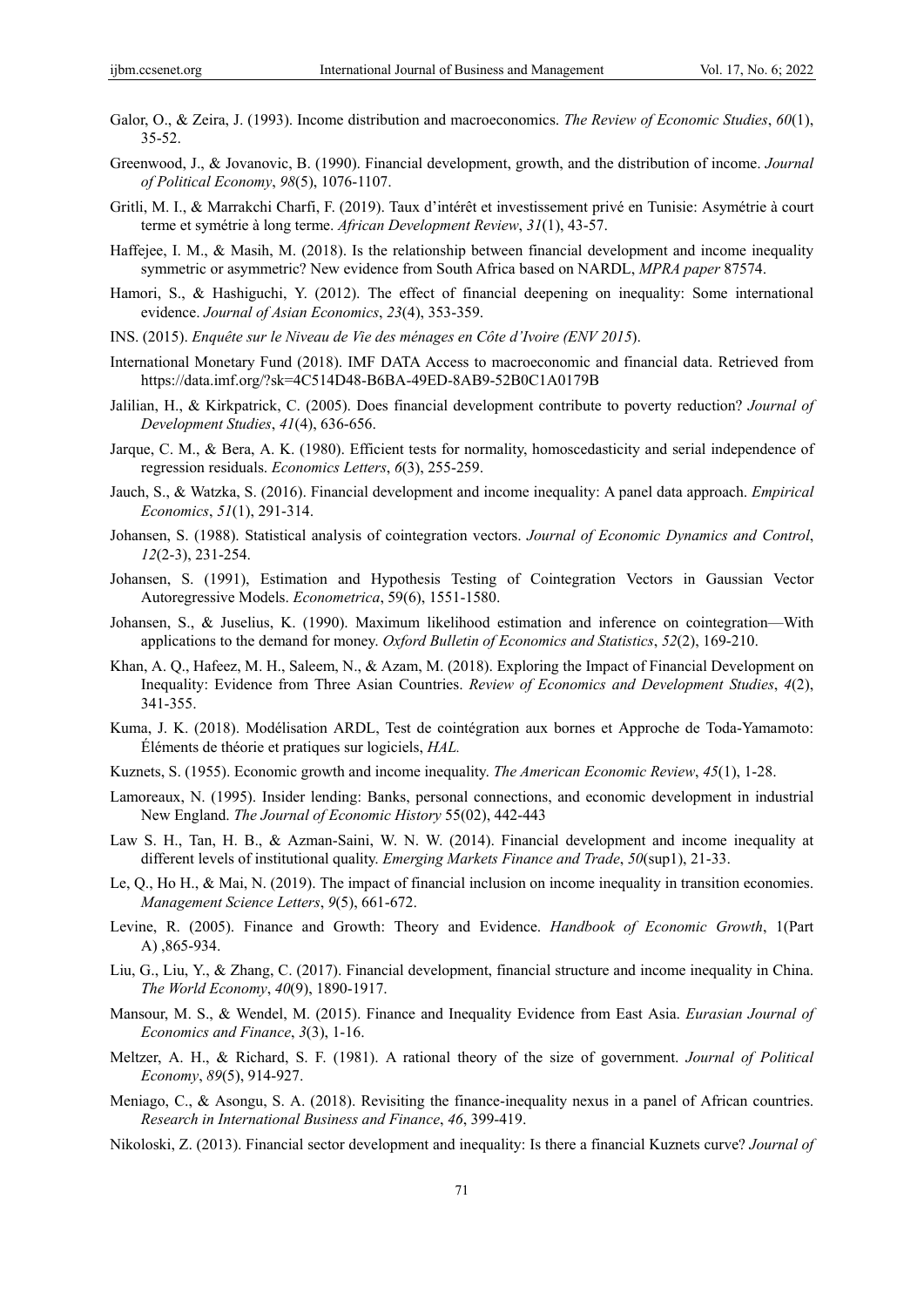*International Development*, *25*(7), 897-911.

- Pesaran, M. H., Shin, Y., & Smith, R. J. (2001). Bounds testing approaches to the analysis of level relationships. *Journal of Applied Econometrics*, *16*(3), 289-326.
- Phillips, P. C., & Perron, P. (1988). Testing for a unit root in time series regression. *Biometrika*, *75*(2), 335-346.
- Putnam, R. (2000). *Bowling Alone: The Collapse and Revival of American Community*. New York: Simon et Schuster.
- Rajan, R. G., & Zingales, L. (2003). The great reversals: The politics of financial development in the twentieth century. *Journal of Financial Economics*, *69*(1), 5-50.
- Seven, U., & Coskun, Y. (2016). Does financial development reduce income inequality and poverty? Evidence from emerging countries. *Emerging Markets Review*, *26(C)*, 34-63.
- Shahbaz, M., & Islam, F. (2011). Financial development and income inequality in Pakistan: An application of ARDL approach. *Journal of Economic Development,* 36(1), 35-58.
- Shahbaz, M., Bhattacharya, M., & Mahalik, M. K. (2017). Finance and income inequality in Kazakhstan: Evidence since transition with policy suggestions. *Applied Economics*, *49*(52), 5337-5351.
- Shin, Y., Yu, B., & Greenwood-Nimmo, M. (2014). Modelling Asymmetric Cointegration and Dynamic Multipliers in a Nonlinear ARDL Framework. In W. Horrace, & R. Sickles (Eds.), *The Festschrift in Honor of Peter Schmidt.: Econometric Methods and Applications* (pp. 281-314). New York: Springer. https://doi.org/10.1007/978-1-4899-8008-3\_\_9
- Svirydzenka, K. (2016). Introducing a New Broad-based Index of Financial Development. *IMF Working Papers*, *16*(05), 1-43.
- Tita, A. F., & Aziakpono, M. J. (2016). Financial development and income inequality in Africa: A panel heterogeneous approach. *Cape Town: ERSA Working Paper*, *614*, 1-28.

Tobin, J. (1965). Money and Economic Growth. *Econometrica, 33*(4), 671-684.

UNCTAD. (2014). Reducing Inequality through Trade and Development in the Post-2015 Development Agenda.

World Bank. (2018). World development indicators. Retrieved from http://data.worldbank.org/indicator

Zhang, R., & Naceur, S. B. (2019). Financial development, inequality, and poverty: Some international evidence. *International Review of Economics and Finance*, *61(C)*, 1-16.

# **APPENDIX**

## **Table A1. Optimal Lag**

| Var lag Order Selection Criteria                                                           |
|--------------------------------------------------------------------------------------------|
| Endogenous variables: GINI DFIN OCOM INFL TCPOP5 15 64 TXSSEC                              |
| Exogenous variables: C                                                                     |
| Date: 11/03/19 Time: 12:06                                                                 |
| Sample: 1986 2016                                                                          |
| Included observations: 29                                                                  |
| <b>FPE</b><br>AIC<br>SC<br>LR<br>HQ<br>Lag<br>LogL                                         |
| $\overline{0}$<br>$-117.3472$<br>0.000199<br>8.506701<br>8.789590<br>8.595298<br>NA.       |
| 4.474612*<br>186.8915<br>2.494391<br>3.114572<br>1<br>5.831333<br>5.17e-07                 |
| 1.527758*<br>55.19026*<br>5.205312<br>2.679522 <sup>*</sup><br>2<br>55.84751<br>$2.80e-07$ |
| indicates lag order selected by the criterrion                                             |
| LR sequential modified LR test statistic (each test at 5% level)                           |
| FPE : Final prediction criterion                                                           |
| SC: Schwarz information criterion                                                          |
| HO: Hannan-Quinn information criterion                                                     |
| $\alpha$ and $\alpha$ in the set of $\alpha$                                               |

Source. Authors Compilation.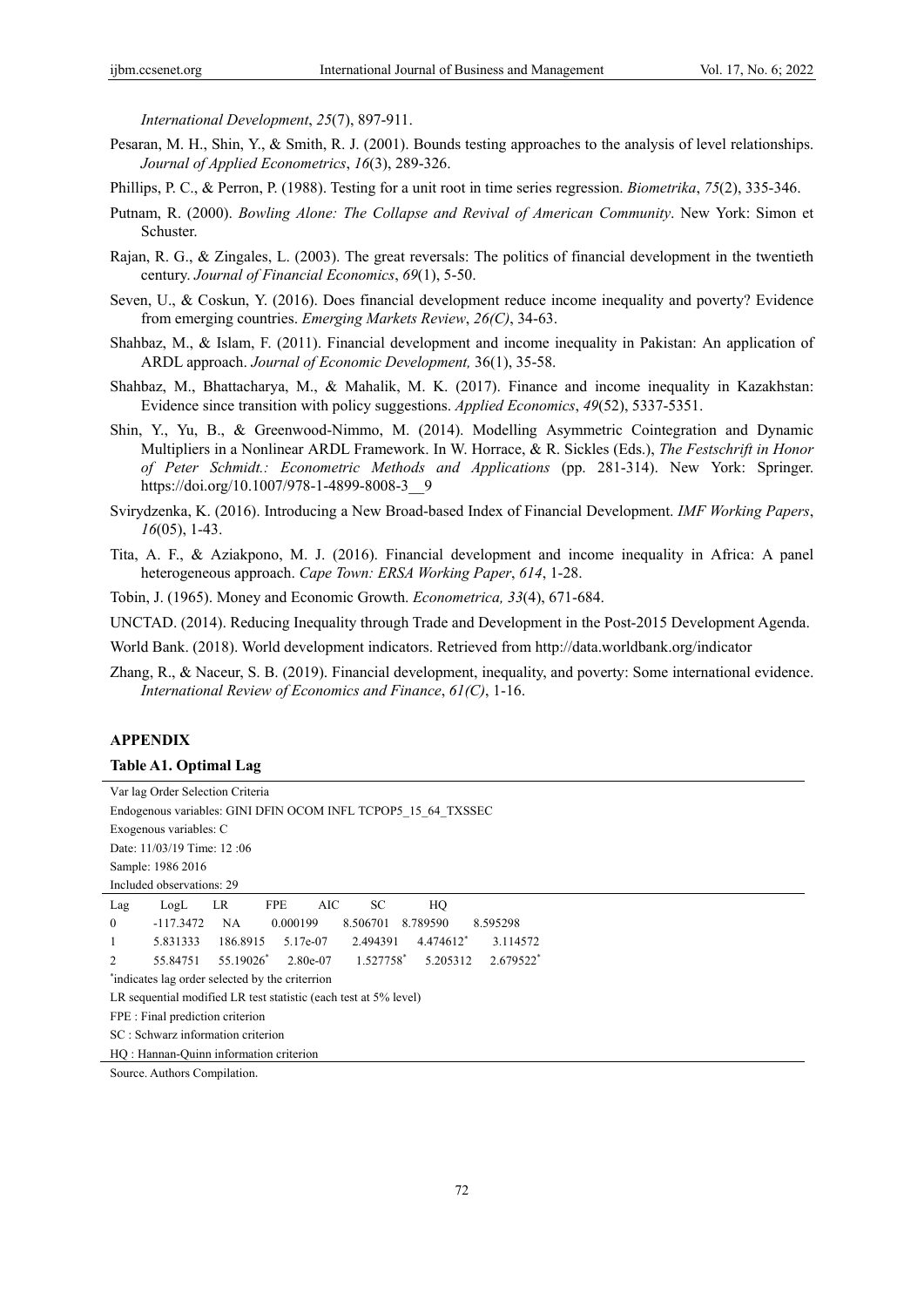# Table A2. ARDL Model Robustness Tests

Test of normality



# Autocorrelation test

| Breusch-Godfrey Serial Correlation LM Test |          |                      |        |  |
|--------------------------------------------|----------|----------------------|--------|--|
| F-statistic                                | 0.410624 | Prob.F $(2, 10)$     | 0.6739 |  |
| $Obs*R$ -squared                           | 2.200872 | Prob. Chi-Square (2) | 0.3327 |  |

# Heteroskedasticity test

| Heteroskedasticity Test Breusch-Pagan-Godfrey |                                 |  |  |  |  |  |  |
|-----------------------------------------------|---------------------------------|--|--|--|--|--|--|
| 1.567040                                      | Prob.F(16,12) 0.2179            |  |  |  |  |  |  |
| 19.61302                                      | Prob. Chi-Square $(16)$ 0.2382  |  |  |  |  |  |  |
| 2.969844                                      | Prob. Chi-Square (16)<br>0.9998 |  |  |  |  |  |  |
|                                               |                                 |  |  |  |  |  |  |

*Source*. Authors Compilation.

# Test de Ramsey

| <b>Ramsey RESET Test</b>                                                         |                                 |    |             |  |  |  |  |  |
|----------------------------------------------------------------------------------|---------------------------------|----|-------------|--|--|--|--|--|
| Equation: UNTITLED                                                               |                                 |    |             |  |  |  |  |  |
| Specification : GINI GINI (-1) DFIN DFIN (-1) DFIN (-2) INFL INFL (-1) INFL (-2) |                                 |    |             |  |  |  |  |  |
| OCOM OCOM (-1) OCOM (-2) TCPOP5 15 64 TCPOP5 15 64 (-1)                          |                                 |    |             |  |  |  |  |  |
| TCPOP5 15 64 (-2) TXSSEC TXSSEC (-1) TXSSEC (-2) C                               |                                 |    |             |  |  |  |  |  |
| Omitted Variables: Squares of fitted values                                      |                                 |    |             |  |  |  |  |  |
|                                                                                  | Value                           | df | Probability |  |  |  |  |  |
| t-statistic                                                                      | 0.803552                        | 11 | 0.4387      |  |  |  |  |  |
| F-statistic                                                                      | 0.645696                        |    |             |  |  |  |  |  |
| F-test summary                                                                   | df<br>Sum of sq<br>Mean Squares |    |             |  |  |  |  |  |
| <b>Test SSR</b>                                                                  | 2.72E-05                        |    | 2.72E-05    |  |  |  |  |  |
| <b>Restricted SSR</b>                                                            |                                 |    |             |  |  |  |  |  |
| 11<br>$4.21E - 0.5$<br>Unrestricted SSR<br>0.000463                              |                                 |    |             |  |  |  |  |  |

*Source.* Authors Compilation.